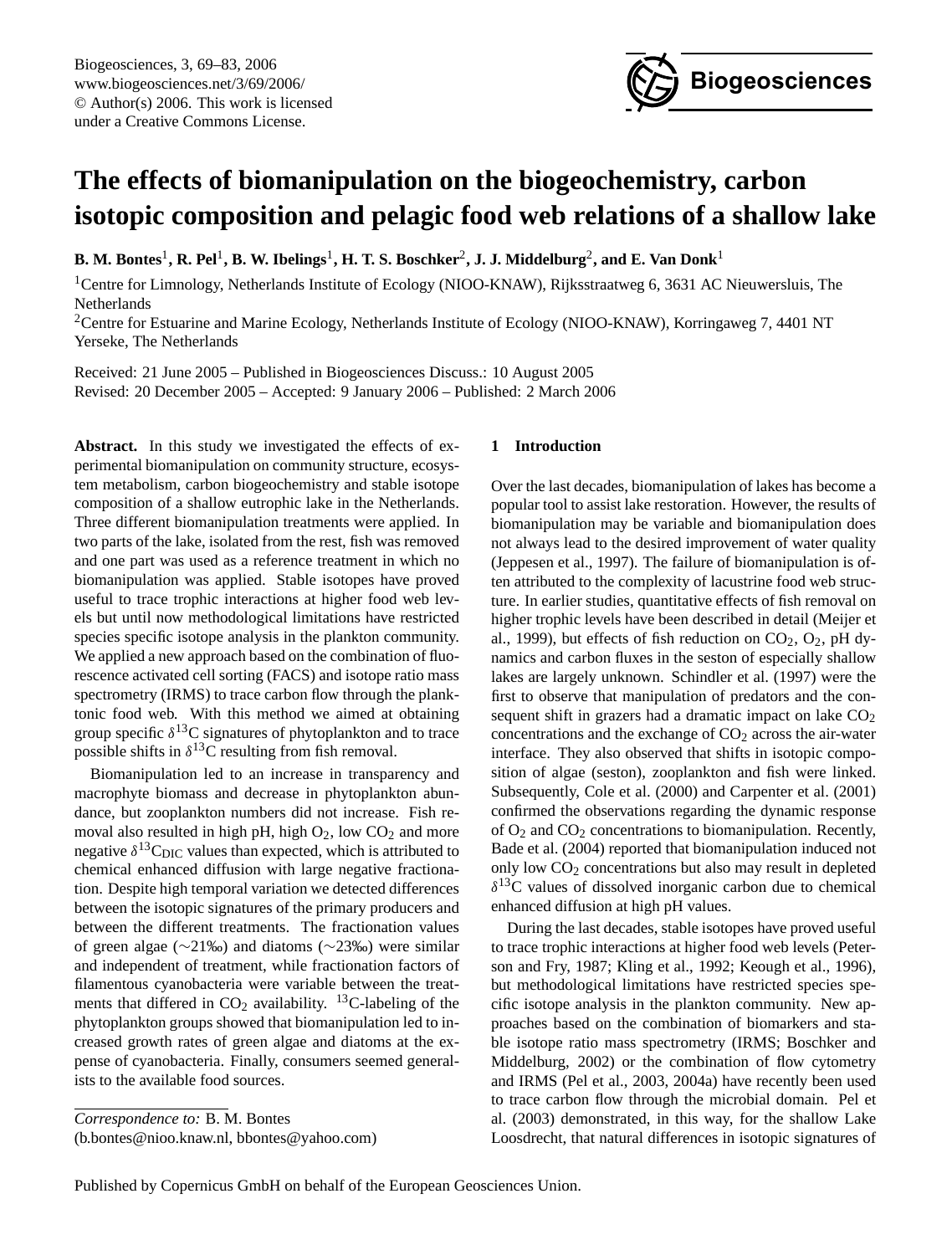|                                                 | $-FW$ |               |    | $-W$   |                |    | R     |                  |    |
|-------------------------------------------------|-------|---------------|----|--------|----------------|----|-------|------------------|----|
|                                                 | Mean  | Range         | N  | Mean   | Range          | N  | Mean  | Range            | N  |
| Secchi depth $\text{(cm}^{-1})$                 | 85    | $65 - 100$    | 19 | 65     | $35 - 90$      | 19 | 65    | $30 - 90$        | 19 |
| $pCO2$ (ppmv)                                   | 2267  | $0.7 - 10152$ | 19 | 1974   | 255-8379       | 19 | 951   | $72 - 2266$      | 19 |
| $CO2$ ( $\mu$ mol L <sup>-1</sup> )             | 100.9 | $0.03 - 371$  | 19 | 91.4   | $10.5 - 485$   | 19 | 45.7  | $2.4 - 185.5$    | 19 |
| $HCO_3^-$ ( $\mu$ mol L <sup>-1</sup> )         | 735.6 | 193.5-2814.8  | 13 | 1028.4 | 428.3-2897.7   | 13 | 937.3 | 445.0-2685.1     | 11 |
| $CO_3^{2-}$ ( $\mu$ mol L <sup>-1</sup> )       | 92.6  | $4.6 - 85.6$  | 13 | 14.7   | $1.2 - 73.5$   | 13 | 27.7  | $4.6 - 85.6$     | 11 |
| $O2$ (% saturation)                             | 89.0  | $40.8 - 158$  | 17 | 83.8   | $48.5 - 133.8$ | 17 | 95.4  | $58.5 - 146.1$   | 17 |
| TP (mg P + $PO_4^-/L^{-1}$ )                    | 0.10  | $0.05 - 0.2$  | 16 | 0.15   | $0.06 - 0.3$   | 17 | 0.14  | $0.07 - 0.2$     | 17 |
| TN $(mg N L^{-1})$                              | 1.70  | $0.8 - 2.5$   | 15 | 1.69   | $0.3 - 2.7$    | 15 | 2.03  | $1.1 - 3.8$      | 15 |
| Chl. <i>a</i> ( $\mu$ g L <sup>-1</sup> )       | 26.0  | $1.7 - 48.2$  | 18 | 40.0   | $6.5 - 87.4$   | 18 | 57.8  | $5.5 - 119$      | 18 |
| pH                                              | 7.6   | $6.3 - 10.4$  | 19 | 7.4    | $6.3 - 8.1$    | 19 | 7.8   | $7.3 - 8.6$      | 19 |
| Temperature $(^{\circ}C)$                       | 15.2  | $2.9 - 24.5$  | 19 | 15.4   | $2.8 - 25.2$   | 19 | 15.8  | $3.7 - 25.9$     | 19 |
| Eukaryotes (10 <sup>3</sup> cells $L^{-1}$ )    | 26402 | 2092-103850   | 17 | 54770  | 9033-144834    | 18 | 48569 | 9909-116213      | 18 |
| Cyanobacteria (10 <sup>3</sup> cells $L^{-1}$ ) | 16298 | 1922-88 653   | 17 | 52500  | 9813-174135    | 18 | 86070 | 12 303 - 287 593 | 18 |

Table 1. Characteristics of the three treatments; water chemistry figures are annual means based on regular measurements from February– December 2003. Ranges are the minimal and maximal values observed during this period.

phytoplankton groups (green algae and cyanobacteria) can be used directly to study carbon transfer from primary to secondary consumers, and to assess preferential grazing by zooplankton. Boschker et al. (2005) used compounds specific isotope analysis of algal and bacterial biomarkers to trace interaction within the microbial domain in the Scheldt estuary.

In this study we will investigate the effects of fish removal on community structure, ecosystem metabolism, carbon biogeochemistry and stable isotope composition of a shallow Dutch lake (Terra Nova). Most Dutch lakes (depth 0.5– 1.5 m) originate from peat extractions in the 19th century and are characterized by peaty sediment and brown, turbid water rich in humic substances. The majority is highly eutrophic and regular reoccurring blooms of cyanobacteria are an important concern for lake management (Scheffer, 1998).

The main perspective behind the present study is that biomanipulation changes the lower food chain relationships, thereby altering the carbon cycling, which is reflected in the C-isotopic values of dissolved inorganic carbon and primary producers. We will use the unique combination of fluorescence-activated cell sorting and IRMS (Pel et al., 2003, 2004a) to determine end member  $\delta^{13}$ C values for the main phytoplankton groups, a prerequisite for detailed foodweb studies based on stable isotope analysis. Moreover, we expect that changes in the isotopic composition of phytoplankton, due to fish removal, are reflected in the isotope signatures of zooplankton, the main consumers of these algae. Ultimately, the information on carbon isotope ratios  $(\delta^{13}C)$ of the smaller size classes of the pelagic biota (phytoplankton and zooplankton), before and after fish removal may increase our understanding of ecosystem functioning and improve the predictability of the response of lakes to biomanipulation. The aim of our study was to reveal potential shifts

in (a) biogeochemical variables e.g.  $O_2$  and  $CO_2$ ; (b)  $\delta^{13}C$ values of DIC, algae and zooplankton, and (c) trophic interactions between seston species, caused by biomanipulation in a eutrophic, shallow lake.

# **2 Material and methods**

# 2.1 Study site

In October 2002 a biomanipulation experiment was started in the hypertrophic shallow lake Terra Nova (max. depth 1.5 m), which originates from peat extraction in the 19th century (for characteristics see Table 1). The sediment is organic (detritus); the water column completely mixed and highly turbid for a large part of the year. In addition to nutrients already present, Terra Nova receives nutrients by connection (at high water levels) from the nearby hypertrophic lakes Loenderveen and Loosdrecht (Gons et al., 1992). Water quality and biodiversity of Terra Nova have greatly deteriorated during the last 40 years, and the phytoplankton composition has shifted from a mixture of diatoms and green algae to green algae and filamentous cyanobacteria. Presently, the cyanobacteria (*Limnothrix*, *Planktothrix*) make up more than 60% of the total phytoplankton community by number. The zooplankton is characterized by high population densities of detritivorous- and herbivorous species such as bosminids and small rotifers whilst large cladocerans like *Daphnia* are absent (G. ter Heerdt, personal communication and Appendix A). Submerged macrophytes like *Nitella*, *Chara* and *Potamogeton* are missing, and floating macrophytes (*Nuphar* and *Nymphea spp.*) dominate the surface of the lake, in the open water as well as the littoral zone. Bream and roach are present in high densities (bream 89 and roach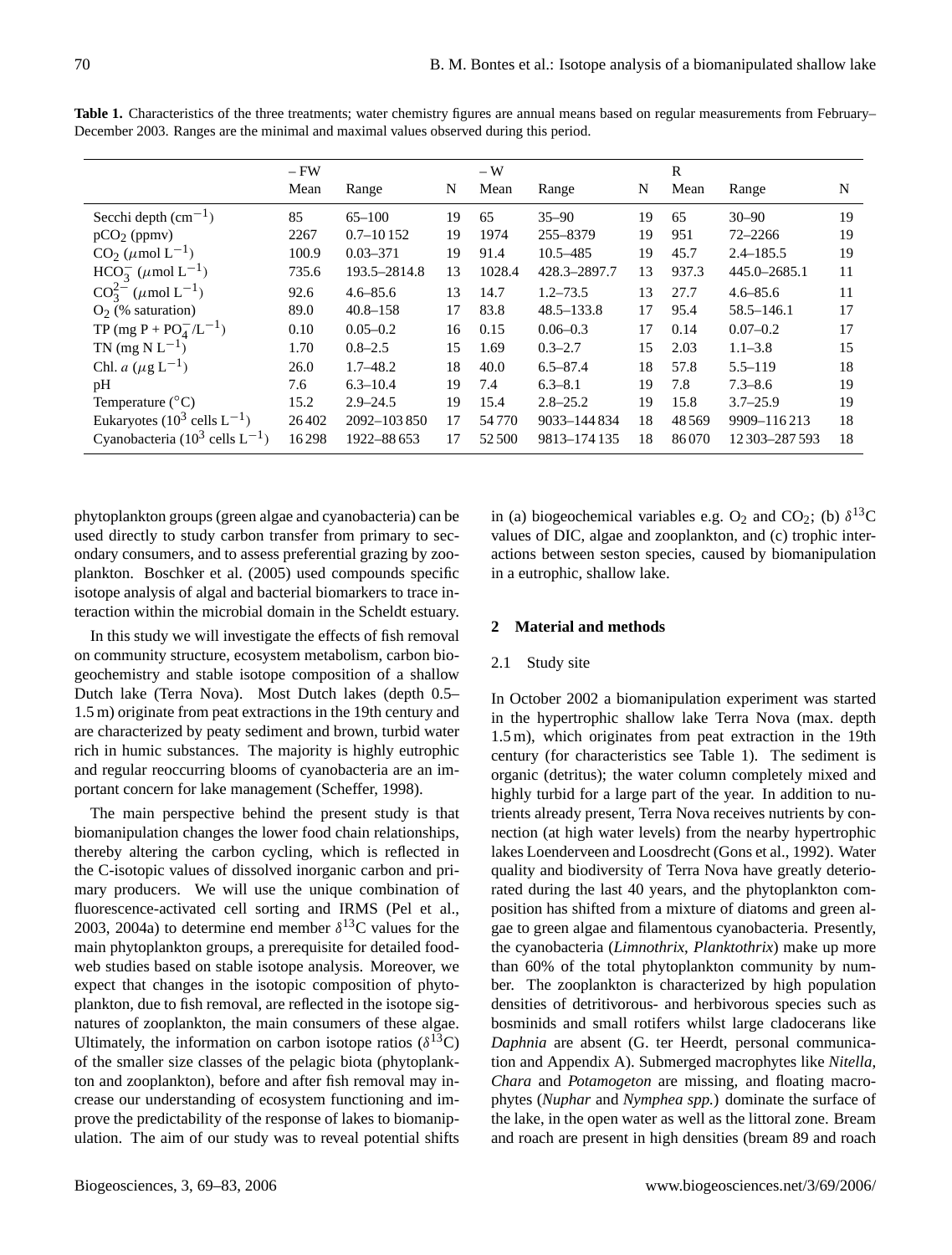

**Fig. 1.** Location of Terra Nova (Loosdrecht Lakes, the Netherlands) and the design of the biomanipulation experiment in the field.

9.7 kg ha<sup>-1</sup>) and are both planktivorous fish species with an early benthic life stage. As a result of these characteristics they may have a profound effect on the turbidity of the water column, either by high grazing rates on zooplankton (main consumers of algae) or resuspension of the sediment. For an insight in the dynamics of the seston and abiotic parameters, before the biomanipulation, monitoring data of the reference area (R) during the three years prior to the start of the experiment are provided in Appendix A.

In September 2002, two shallow lakes (average area =  $0.005 \text{ km}^2$ ; average depth =  $0.9 \text{ m}$ ) in Terra Nova were isolated from the rest of the lake by wooden dams, to prevent fish migration (Fig. 1). In January 2003, fish was removed from both lakes using nets and electrical fishing. Effectiveness of fish removal was determined by the mark-recapture method of Petersen (1896) with a total reduction of the planktivorous and benthivorous fish stock by almost 75% (source Witteveen & Bos). The southern lake was restocked with a known amount and composition of fish, reflecting the average Terra Nova densities (see earlier), whilst the northern lake was left without fish. For correct interpretation it is essential to note that wind, as well as fish, was significantly reduced in both enclosures. The decrease in wind effect may have reduced sediment resuspension and gas exchange across the air-water interface. A reference location adjacent to the two closed lakes and in open contact with the main lake was also monitored; this site was more wind exposed than the biomanipulated enclosures (but less wind exposed than the open water of Terra Nova), and fish conditions were left unchanged. Hereafter we will refer to the different sample locations as  $-FW$  (– fish and – wind), – W (+ fish – wind) and R (reference; i.e.  $+$  fish  $+$  wind). Unfortunately a location without fish, but with wind conditions unchanged  $(-$  fish  $+$ wind) was not available.

#### 2.2 Monitoring plankton and abiotic variables

Water samples were collected (bi) weekly, from February– December 2003 from the 3 locations, using a 1.5 m long tube sampler, which enabled us to sample the entire water column. From a mixed 30 L sample, a sub sample of 10 L was brought to the laboratory for analysis. Secchi depth, temperature, pH and oxygen concentrations were measured in situ (Multiline-P4 meter, WTW, Germany). To monitor phytoplankton abundance, Chl.  $a (\mu g L^{-1})$  of green algae, diatoms and cyanobacteria was measured using a Phyto-PAM (Walz, Germany) and number of cells per algal group was determined using a Coulter Elite flow cytometer. For quantifying pelagic zooplankton, 4L of field sample was filtered (33  $\mu$ m; micro- and meso zooplankton), the residue was dissolved in 50 mL tap water, fixed with glutaraldehyde-formaldehyde (1% solution) and stored cold and dark. Later, zooplankton was counted microscopically  $(250\times)$  using the sub sampling method of Kott (1953). Macrophytes abundance was obtained by monitoring species composition and percentage of surface cover in all three sites (source; bureau Waardenburg). Macrophytes were not sampled and analysed for stable isotope composition. Therefore a more detailed explanation of their role in carbon isotope dynamics was not feasible.

# 2.3 Stable isotope analysis

Concentrations and  $\delta^{13}$ C values ( $^{13}$ C:<sup>12</sup>C ratio) of DIC (Csource used by algae for primary production) were measured every other week by injecting 1.5 mL of lake water into 8 mL airtight bottles that had been previously flushed with helium. To convert all DIC to  $CO<sub>2</sub>$  the samples were acidified with  $0.2$  mL  $H_3PO_4$  (2 M) and after 24 h, 0.4 mL of the gaseous headspace was manually injected into a Euro Elemental Analyzer (Eurovector, Italy) coupled to a Finnigan Delta-S IRMS. A carbonate calibration series was run together with the samples (10, 20 and 40 ppm  $\text{Na}_2\text{CO}_3$  in milli-Q, acidified and equilibrated similarly as the lake samples). Next,  $CO<sub>2</sub>(aq)$  and  $pCO<sub>2</sub>$  (ppmv) were derived from DIC and the in situ lake pH using pK values calculated according to Prieto and Millero (2002). Corrections for the discrimination of the heavy <sup>13</sup>C isotope (i.e. fractionation or  $\varepsilon$ ), due to CO<sub>2</sub> solubility, temperature and gas/sample volumes were made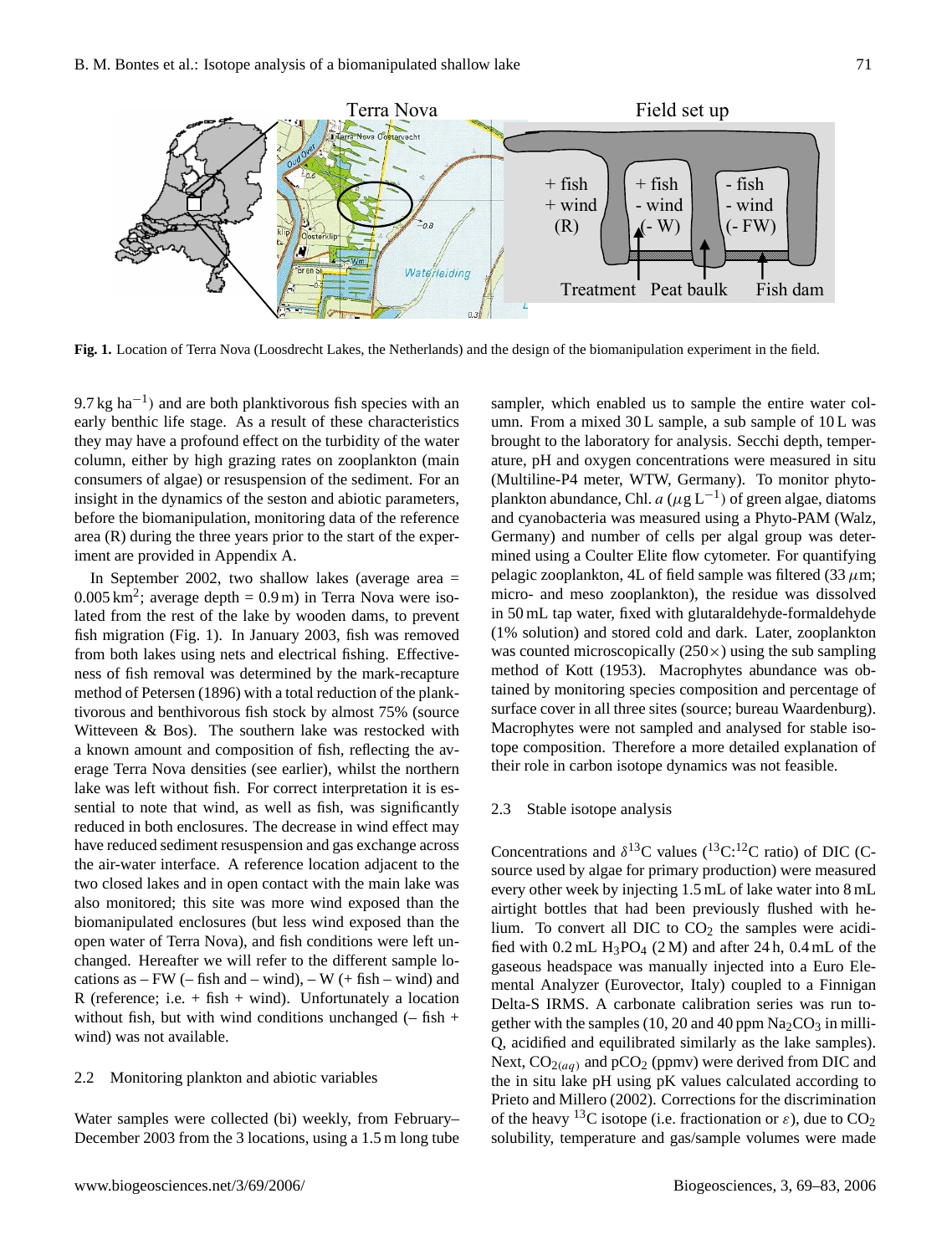according to Baird et al. (2001), Miyajima et al. (1995) and Mook et al. (1974).

In addition  $\delta^{13}$ C values of cellular fatty acids (FA) of the various phytoplankton groups (cyanobacteria, eukaryotes (green algae + diatoms)) and zooplankton species were monitored at regular intervals, at the locations – FW, – W and R. Preparation and analysis of the phytoplankton samples occurred by cell sorting on a flow cytometer followed by isotope measurements of group-specific FA as described in Pel et al. (2004a). In the isotope analyses for diatoms we focused on the C20:<sup>5</sup> FA (Middelburg et al., 2000), whilst for green algae, cyanobacteria, *Microcystis* and flab (floating algal beds) we used the  $C_{18:n}$  FA. At low algal densities, lake samples were concentrated by centrifugation (Jouan instruments, France) prior to cell sorting by flow cytometer (FACS). Pilot tests showed that cells remained intact and fluorescence was not significantly affected when centrifuged for  $2 \times 10$  min., at 196 G. *Microcystis* and filamentous macroalgae (flab) were not sorted on the flow cytometer, but colonies and filaments were handpicked under a microscope. Zooplankton used for isotope analysis was concentrated by filtering lake water over a 33 micrometer filter and selecting the species under a stereomicroscope (magnification  $10\times$ ). Depending on size and FA concentration of the different zooplankton species, 1 to 20 individuals were used per sample. The entire sample was pyrolised, but for isotope analyses of zooplankton we only focussed on the  $C_{18:n}$  FA.

Isotope analysis of FA was performed by in-situ pyrolytic methylation and IRMS linked gas chromatography. Instead of TMPAH (trimethyl phenyl ammonium hydroxide) as derivatisation reagent (Pel et al., 2003, 2004a), we used 0.5–0.7 microlitre TMSH (trimethyl sulfonium hydroxide; 0.25 M solution in methanol) in the present study, because of the much reduced isomerization sideeffects of this reagent in the transesterification of polyunsaturated FA (Blokker et al., 2002). Carbon isotopic composition of the FA is reported in  $\delta$ -notation:  $\delta^{13}$ C in parts per thousand  $(\%_0)=[({}^{13}\text{C}/{}^{12}\text{C}_{\text{sample}}-{}^{13}\text{C}/{}^{12}\text{C}_{\text{reference}})$ - $1] \times 10^3$  expressed relative to Vienna Pee Dee Belemnite. Reproducibility was <0.4‰ for FCM-sorted phytoplankton and  $\leq$ 0.3‰ for handpicked zooplankton (Pel et al., 2003). FA were identified by their retention times using a known sample of *Limnothrix sp*. strain MR1 (Pel et al., 2004a). As potential end members of the carbon sources of the pelagic food web in Terra Nova, we used the main primary producers (eukaryotes, cyanobacteria and macroalgae).

Isotope discrimination by the different phytoplankton groups, with respect to the  $CO<sub>2</sub>(aq)$  source, will be expressed in terms of epsilon  $(\varepsilon)$  calculated according to Freeman and Hayes (1992):  $\varepsilon = (\delta^{13}C \ CO_{2(aq)} - \delta^{13}C_{\text{algae}})/(1+(\delta^{13}C))$  $CO<sub>2</sub>(aq)/1000)$ ). In the calculation of the isotope fractionation of the phytoplankton groups, we corrected phytoplankton  $\delta^{13}$ C values for an offset of 9‰ between FA and cell carbon biomass (see Pel et al., 2004a). The offset was used only in calculating the  $\varepsilon$  in phytoplankton (Tables 3a, b and c). All figures are based on raw  $\delta^{13}$ C values because comparisons are only made among  $FA\delta^{13}C$  values.

#### 2.4 Growth rate measurements

In order to relate phytoplankton population dynamics to group-specific isotopic signatures, in-situ specific growth rates ( $\mu_c$  (d<sup>-1</sup>), where c is carbon) of cyanobacteria, green algae and diatoms for the 3 sites of Terra Nova were obtained monthly from 31 March till 25 November 2003. The growth rates were estimated from the rate of  ${}^{13}$ C-CO<sub>2</sub> incorporation into the FA over a 24 h-period using the method of Pel et al. (2004b). To approach the in situ light conditions, the cells were exposed to the average light dose they received in the field (PAR), calculated according to Scheffer (1998), using Secchi depth, mixing depth and average light intensity of the previous 10 days. Light was provided by 4 to 8 Philips fluorescent light tubes (24W/840). Samples for obtaining growth rate were taken at  $t_{0h}$  and  $t_{24h}$  after enrichment and isotope analysis of the DIC and phytoplankton was performed as described above (sorted by FACS and isotopic composition measured by Py-GC-IRMS). Growth rates were calculated according to Welschmeyer and Lorenzen (1984). Because sample preparation for isotope analysis was labour intensive and GC analysis time relatively long, samples were analyzed in single.

#### 2.5 Statistical analysis

Differences in the isotopic signatures of the main plankton groups, within and between treatments, were analyzed for significance using a repeated measurement ANOVA (p<0.05) using Statistica® (Stat Soft, Inc., U.S., 2003). Prior to analysis, data were checked for normality and homogeneity of variance. Statistical power was rather low because of large temporal variation in isotope data, lack of overlap between treatments and lack of replication. Simple isotope mass balances were used to estimate the dependence of zooplankton on prokaryotic and eukaryotic carbon resources.

#### **3 Results**

## 3.1 General observations on the effects of biomanipulation

Biomanipulation and wind reduction in Terra Nova had large effects on biotic and abiotic characteristics (Table 1). During the algal growing season, turbidities and phytoplankton densities (Chl.  $a$ ) were lowest in – FW, intermediate in – W and highest in R (Fig. 2a and Table 1). In – FW, light penetrated to the sediment for most of the year, whilst in – W bottom visibility were never attained (Fig. 2a). In  $-$  W and R phytoplankton biomass was dominated by filamentous or coccoid cyanobacteria (*Planktothrix*, *Microcystis*) with some contributions from green algae (e.g. *Chlorococcales*) and diatoms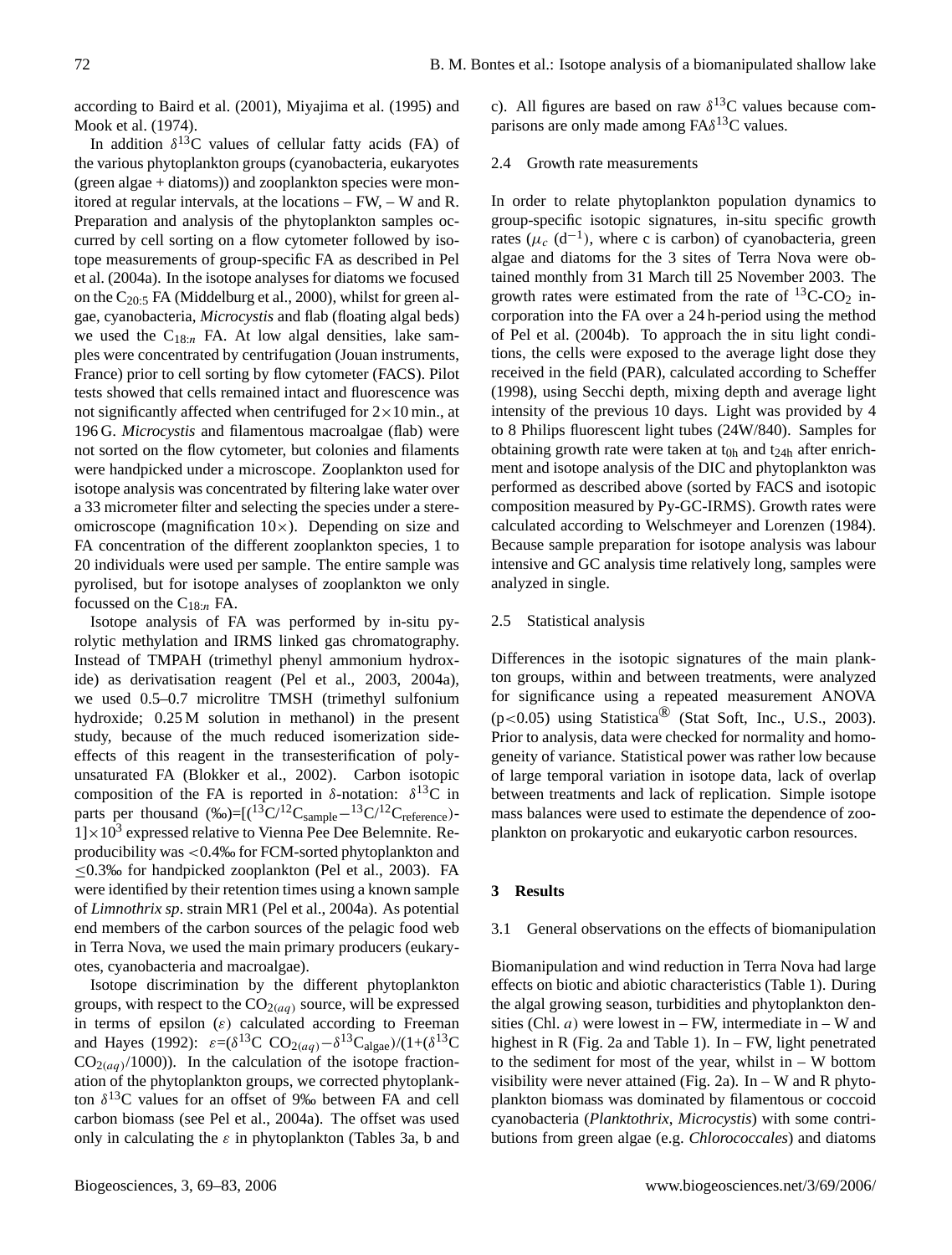

**Fig. 2.** In the three treatments – FW, – W and R at Terra Nova from 12 February–25 November 2003 **(a)** transparency as Secchi depth (filled squares) and algal biomass as total Chl. a  $(\mu g L^{-1})($ open triangles) The sum of Chl. a includes all algae groups present. **(b)** O<sub>2</sub> (thin line with open symbols) and CO<sub>2</sub> (heavy line with solid symbols) percentage in the water column. Net autotrophy is indicated by levels higher than by 100% O<sup>2</sup> saturation (thin horizontal line) and by CO<sup>2</sup> levels lower than ∼370 ppmv) (dashed horizontal line) **(c)** pH (open circles, solid line) and stable isotope ( $\delta^{13}$ C) values of dissolved inorganic carbon (DIC) (solid circles, dotted line).

(*Fragilara*). In – FW the low algal biomass was equally divided over cryptophytes, flagellates, larger diatoms (*Asterionella*) and green algal species (*Tetrastrum, Pediastrum*), whereas cyanobacteria only played a minor role. Finally, in all locations extremely high numbers of small unicellular green algae were present. Nutrient levels and temperature, did vary in time, but did not vary significantly between treatments (Table 1).

Macrophyte monitoring (source bureau Waardenburg) revealed that treatment – FW was covered for ∼25% by macroalgae (*Melosira, Ulothrix* and *Spyrogyra*) and for ∼25% by floating macrophytes (*Nymphae* and *Nuphar*) (from 8 April to 23 July). The largest coverage of flab (40%) occurred from 7 May to 16 June. By the end of August ∼95% of – FW was covered by submerged macrophytes (*Ceratophyllum* and *Elodea*) and regularly seedlings of some rare species (e.g. *Chara globularis, Nitella flexilis*, *Najas marina* and *Stratiotes aloides*) were encountered in – FW. In – W, the cover of the lake by macroalgae also increased to 25%, but during a shorter period (12–19 May). However, for the rest of the year submerged and floating macrophytes (*Nymphae* and *Nuphar*) covered ∼30% of the lake surface while *Elodea* and *Ceratophyllum* biomass remained low compared to – FW. In R, macroalgae and submerged plants were almost absent and the site was dominated by the floating macrophytes *Nymphae* and *Nuphar*.

The total mean zooplankton density was more than twice as high in the presence of fish  $(-W \text{ and } R)$  than in  $-FW$  (Table 2a). Mean zooplankton densities per month were highest in – W except in July, September and November when zooplankton was most abundant in R (Table 2b). The annual data show that small rotifers such as *Keratella, Polyarthra,*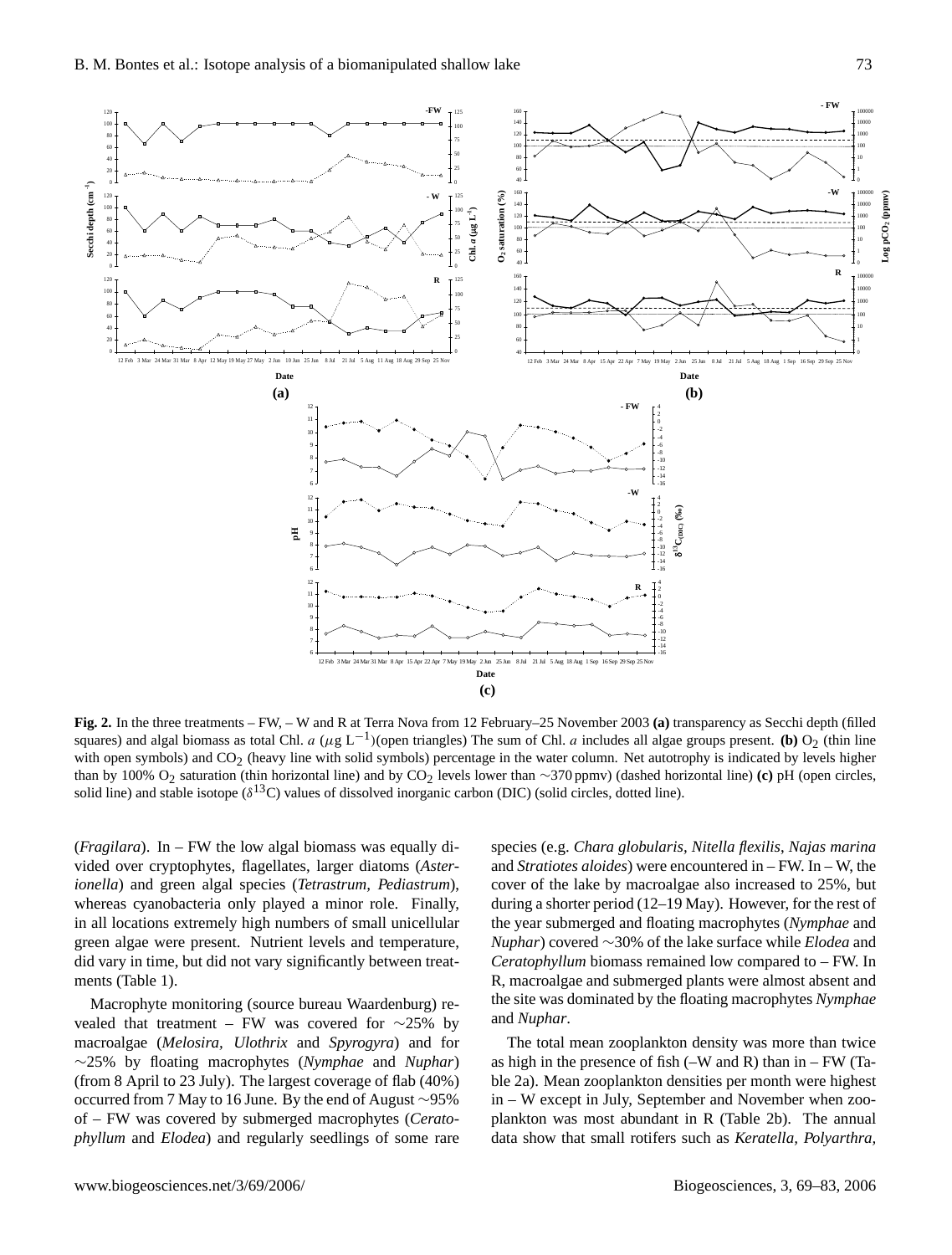**Table 2.** Zooplankton densities at the 3 locations during 2003. (a) Annual mean zooplankton densities (ind. $L^{-1}$ ) per group and per key species. Cladocera include the species *Bosmina* and *Daphnia*. Rotifers include species from the genus *Keratella, Filinia, Polyarthra* and *Trichocerca*. Cyclopoid nauplli and adult cyclopoids are considered separately, because of their different diet; (b) Mean dominant zooplankton species density per month (ind. $L^{-1}$ ).

| (a)               |                |      |      |
|-------------------|----------------|------|------|
|                   | – FW           | – W  | R    |
| Total zooplankton | 1488           | 3723 | 3613 |
| Cladocera         | 109            | 377  | 149  |
| Cyclopoida        | 173            | 225  | 148  |
| Nauplii           | 419            | 627  | 506  |
| Rotifera          | 787            | 2494 | 2810 |
| <b>Bosmina</b>    | 48             | 304  | 88   |
| Ceriodaphnia      | 50             | 41   | 33   |
| Chydorus          | 4              | 18   | 16   |
| D. cuculata       | $\overline{c}$ | 12   | 10   |
| Asplanchna        | 52             | 172  | 56   |
| Polyphemus        | 5              | 0.4  | 0.9  |
| (b)               |                |      |      |
|                   |                |      |      |
|                   | – FW           | – W  | R    |
| Feb               | 391            | 624  | 273  |
| March             | 589            | 834  | 725  |
| April             | 884            | 1883 | 1696 |
| May               | 657            | 1490 | 922  |
| June              | 964            | 2387 | 2277 |
| July              | 1591           | 1338 | 3171 |
| Aug               | 721            | 2528 | 1346 |
| Sep               | 370            | 2604 | 3168 |
| <b>Nov</b>        | 248            | 715  | 3050 |

*Anuraeopsis* and *Trichocerca* outnumbered all other species in all treatments, making up 53, 67 and 78% of the total annual zooplankton number in  $-$  FW,  $-W$  and R, respectively (Table 2a). However, the relative contribution of cladocerans, cyclopoids and nauplii and some species of crustaceans (*Polyphemus*, *Ceriodaphnia*) was larger in – FW, though *Bosmina* and *Asplanchna* contributed relatively similar to the total of zooplankton in all treatments. In the period from 2000 to 2002, before the onset of the biomanipulation (Appendix A, Fig. A1c), rotifers in R contributed on average 72, 91 and 88% to total zooplankton. Furthermore, in 2002 crustaceans, copepods and nauplii contributed only 1, 2 and 9%, respectively.

# 3.2 pH,  $O_2$  and  $CO_2$  dynamics

The effects of fish removal and the resulting extensive growth of macrophytes on  $pCO<sub>2</sub>$ ,  $O<sub>2</sub>$  saturation and pH in the water column were far-reaching (Fig. 2b and c). In – FW, pH increased from pH 7 to 8.5 between 15 April and 7 May, followed by a second, equally large increase from pH 8.5 to 10 within a two week period later in May (Fig. 2c). This high pH situation lasted until 2 June, after which pH went down again to  $\approx$ 7. Although no isotope data of macrophytes were available, these high  $pH$  values in  $- FW$  co-occurred with substantial increases in submerged macrophyte and macroalgal biomass and  $O_2$  and decreases in  $pCO_2$  (Fig. 2b). It appeared that in – FW, between 15 April and 2 June, production outbalanced respiration and the system was periodically net autotrophic (Fig. 2b). This is indicated by  $O_{2(aq)}$  surpassing the 100% saturation level and  $pCO<sub>2</sub>$  remaining below atmospheric levels ( $\langle$ 370 ppmv) (Fig. 2b). Lower O<sub>2</sub> levels at the end of August may indicate increased mineralization of the macrophyte biomass and flab by bacteria and heterotrophic biota (Fig. 2b). Unfortunately this can not be confirmed by an increase in DOC or bacterial abundance because these parameters were not studied. In the treatments  $-$  W and R, pH never exceeded 8.6, and values averaged around  $\approx$ pH 7 throughout the year (Fig. 2c). It seems that  $CO<sub>2</sub>$  production and  $O_2$  consumption (net heterotrophy) were the dominant processes directing the carbon fluxes in – W and R (Fig. 2b), although primary production increased during a short period (25 June–8 August 2003), shown as crossing the  $O_2$  saturation and CO<sub>2</sub> depletion lines during that period.

# 3.3 Stable isotope analysis of DIC, phytoplankton and zooplankton

In – FW two large decreases in  $\delta^{13}C_{\text{DIC}}$  were observed; from 8 April to 2 June (from  $\approx 0\%$  to  $-15\%$ ) and from 21 July to 16 September (from  $-1\%$  to  $-10\%$ ) (Fig. 2c; Tables B1a–c in Appendix B). These low  $\delta^{13}$ C values occurred only in the absence of fish and reduction of wind, because  $\delta^{13}$ C<sub>DIC</sub> ranged from  $\approx$ 2‰ to – 4‰ in the treatments -W and R (Fig. 2c). Furthermore, average seasonal  $\delta^{13}$ C values of DIC (mean −5.1‰) were more depleted in – FW than – W and R (mean  $-1\%$ ); Table B1a–c in Appendix B). The decrease in  $\delta^{13}C_{\text{DIC}}$  observed in – FW during the autotrophic period, was contrary to what we expected, namely enrichment in  ${}^{13}$ C<sub>DIC</sub> during periods of high primary production caused by the preferential use of  ${}^{12}C$  during photosynthesis. The isotope signature of diatoms, green algae and cyanobacteria in  $-$  FW,  $-$  W and R did not significantly differ from each-other within or between treatments  $(ANOVA, p>0.05)$ (Fig. 3a and Appendix B), but the  $\delta^{13}$ C of flab differed significantly (p<0.05) from the  $\delta^{13}$ C of diatoms and green algae in – FW and –W and as well from cyanobacteria and *Microcystis* in – W. Moreover,  $\delta^{13}$ C of *Microcystis* significantly differed from other cyanobacteria in R. In – FW and – W mean  $\delta^{13}$ C of eukaryotic algae (range;  $-39.9%$  to  $-44.4%$ ) were more depleted than cyanobacteria (range;  $-33.4%$  to  $-36.0\%$ ) and *Microcystis* in – W ( $-35.7\%$ ) while flab was most enriched (range; −22.7‰ to −27.3‰) (Fig. 3a). However, in R mean  $\delta^{13}$ C of eukaryotic algae and cyanobacteria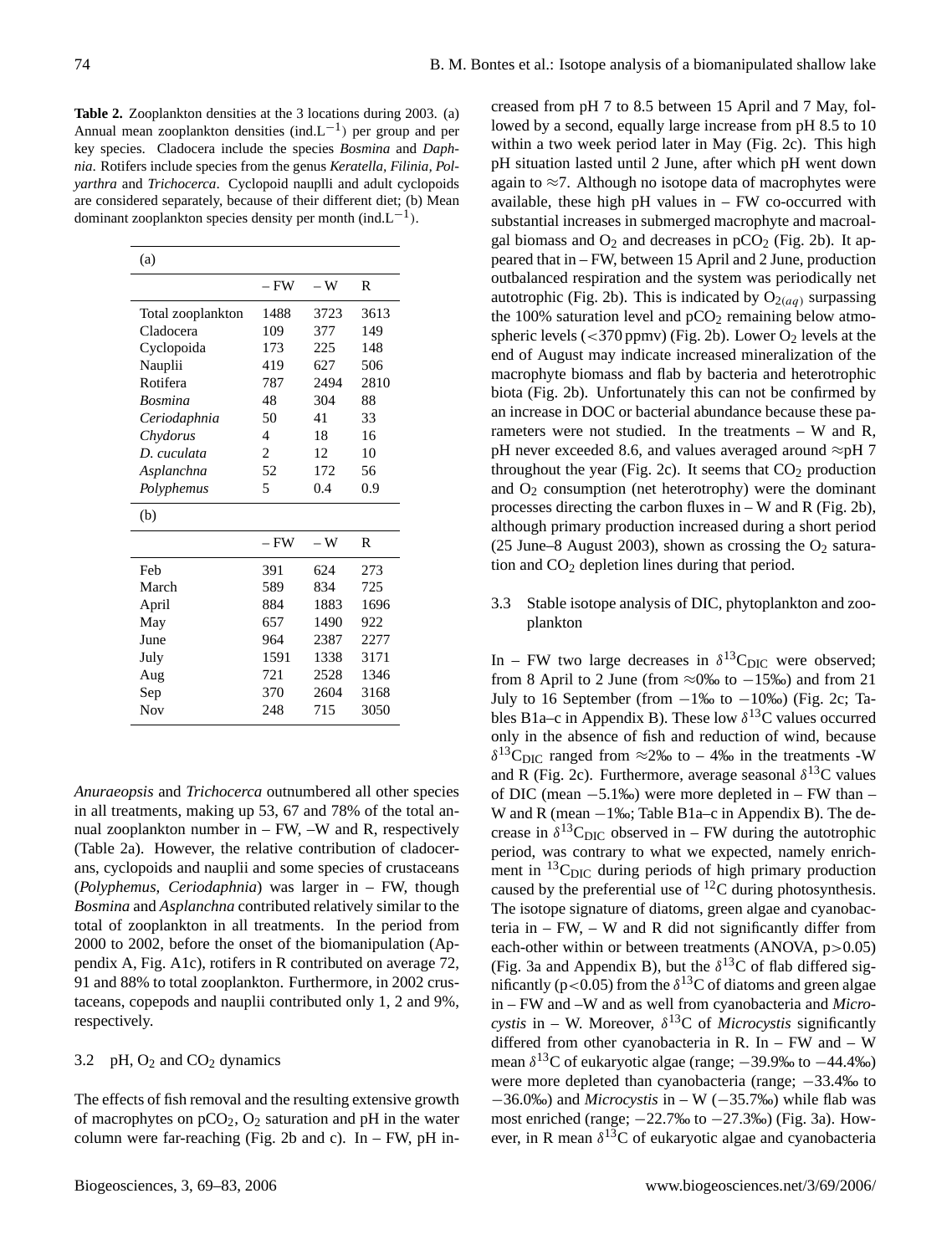**Table 3.** Temporal variation (12 February–25 November 2003) in the atmospheric pressure of  $CO_{2(aq)}$  (ppmv) per treatment and the fractionation (ε) of the C<sub>20:5</sub> FA in diatoms and C<sub>18:n</sub> FA in green algae, cyanobacteria, *Microcystis* and flab. Epsilons were calculated with  $CO_{2(aq)}$  as carbon source and corrected for the  $\delta^{13}$ C-CO<sub>2(aq)</sub> at the same date as the  $\delta^{13}$ C measurements of the algae.

| $-FW$     |                                |         |                |                   |      | $-W$                           |         |                |                   |                 |      | $\mathbb R$                    |         |                |                   |                 |
|-----------|--------------------------------|---------|----------------|-------------------|------|--------------------------------|---------|----------------|-------------------|-----------------|------|--------------------------------|---------|----------------|-------------------|-----------------|
|           | CO <sub>2</sub> (aq)<br>(ppmv) | Diatoms | Green<br>algae | Cyano<br>bacteria | Flab | CO <sub>2</sub> (aq)<br>(ppmv) | Diatoms | Green<br>algae | Cyano<br>bacteria | Micro<br>cystis | Flab | CO <sub>2</sub> (aq)<br>(ppmv) | Diatoms | Green<br>algae | Cyano<br>bacteria | Micro<br>cystis |
| $12$ -Feb |                                |         |                |                   |      | 1069.0                         | 16.0    | 23.2           |                   |                 |      |                                | 33.97   | 32.87          |                   |                 |
| 3-March   | 1246.3                         | 29.6    | 25.1           |                   |      | 756.9                          | 32.7    | 27.6           |                   |                 |      | 435.9                          |         |                |                   |                 |
| 24-March  | 1232.6                         | 28.7    | 25.6           |                   |      | 390.7                          | 25.2    | 21.7           |                   |                 |      | 289.9                          | 28.95   | 24.29          | 26.51             |                 |
| 22-April  | 27.0                           | 20.0    | 17.8           |                   |      | 255.5                          | 27.4    | 23.7           |                   |                 |      | 85.8                           | 20.95   | 18.98          |                   |                 |
| 7-May     | 209.4                          | 24.7    | 20.4           |                   |      | 1889.0                         | 23.0    | 17.1           |                   | 17.6            |      |                                |         |                |                   |                 |
| 19-May    | 0.7                            |         | 7.5            | 0.8               |      | 355.4                          |         |                | 15.6              |                 |      | 1883.5                         | 35.95   | 28.06          | 18.18             |                 |
| 25-June   | 10152.3                        | 27.7    | 24.1           |                   |      | 2280.3                         |         |                |                   |                 | 0.4  | 939.5                          | 12.40   | 14.34          | 12.90             |                 |
| 8-July    | 2658.2                         | 25.0    | 26.8           | 22.3              |      | 1288.7                         | 16.7    | 19.4           | 12.0              | 13.2            |      | 1368.1                         | 15.83   | 20.88          | 25.04             | 18.94           |
| 5-Aug     | 4507.4                         | 19.2    | 20.3           | 13.9              | 5.3  | 5515.4                         | 25.5    | 24.6           | 22.4              | 20.6            | 7.8  | 101.1                          | 14.99   | 14.41          | 18.78             | 16.43           |
| $1-Sep$   | 2704.8                         | 14.7    | 19.0           |                   |      | 2461.9                         |         | 21.2           | 18.0              | 17.8            | 8.3  | 132.2                          |         | 14.33          | 20.05             | 13.01           |
| $29-Sep$  | 1426.1                         |         |                |                   | 6.4  | 2283.7                         | 22.6    | 20.7           | 15.9              | 17.4            |      | 707.4                          |         | 16.23          | 21.00             | 14.91           |
| $25-Nov$  | 1925.3                         | 25.5    | 20.4           | 11.6              | 0.3  | 1391.1                         |         | 19.2           | 13.5              | 18.9            |      | 1116.6                         | 20.56   | 18.51          | 24.00             | 15.79           |
| Mean      |                                | 23.9    | 20.7           | 12.2              | 4.0  |                                | 23.9    | 22.2           | 17.2              | 17.6            | 5.5  |                                | 22.9    | 20.3           | 20.8              | 15.8            |
| <b>SE</b> |                                | 1.7     | 1.7            | 4.4               | 1.9  |                                | 1.7     | 0.9            | 1.6               | 1.0             | 2.6  |                                | 2.8     | 2.2            | 1.6               | 1.0             |

Note: Epsilon values were corrected for the offset between FA and total cell carbon content, by adding 9‰ to the δ<sup>13</sup>C values (according to Pel et al., 2004a).

fell in the same range (−38.5‰ to −41.1‰) and *Microcystis* was similarly enriched (-33.4‰) as in -W. Finally at all sites, mean  $\delta^{13}$ C of diatoms were usually more depleted (range; −41.1‰ to −44.4‰) than green algae (range; −38.5‰ to −41.8‰) (Table B1a–c in Appendix B).

Phytoplankton isotope fractionation factors  $(\varepsilon)$  showed large variation in all treatments and during the season (Table 3). However, the mean fractionations for all primary producers in – FW followed the sequence diatoms  $(23.9 \pm 1.7)$  > green algae  $(20.7\pm1.7)$  > cyanobacteria  $(12.2\pm4.4)$  > flab  $(4.0 \pm 1.9)$ . The same sequence was observed in the -W treatment with diatoms  $(23.9 \pm 1.7)$  > green algae  $(22.2 \pm 0.9)$  > cyanobacteria (17.2±1.6) and *Microcystis* (17.6±1.0) > flab  $(5.5\pm2.6)$ . Annual mean fractionation factors in R also followed a similar sequence with diatoms  $(22.9 \pm 2.8)$  > green algae (20.3±2.2) and cyanobacteria (20.8±1.6) > *Microcystis* (15.8 $\pm$ 1.0). Average fractionation factors ( $\varepsilon$ ) in diatoms and green algae were rather constant between treatments, but a clear shift was detected in filamentous cyanobacteria with low values in –FW and higher values in the other two treatments possibly related to changes in dissolved inorganic carbon speciation. Despite these consistent average fractionation patterns across treatments, there were no correlations between dissolved inorganic carbon species  $(CO_2, HCO_3^-)$ CO<sub>3</sub><sup>2</sup>) and phytoplankton fractionation factors ( $\varepsilon$ ).

Variation in isotope values of the zooplankton was large (Fig. 3b and Table B1a–c in Appendix B) and ANOVA revealed that zooplankton isotope signatures did not differ significantly within or between treatments. It is therefore difficult to conclude that specific algal groups supported the zooplankton diet. However, the isotope signatures of zooplankton clearly reveal that most, if not all species were generalists and probably supported by a mixed diet. Simple isotope mass balance equation using prokaryotic and eukaryotic (average of green algae and diatoms) end member values (Fig. 3a) show that in – FW and –W zooplankton derived 64 and 69% of its carbon from eukaryotes, while in R prokaryote resources were more important (on average only 43% of the carbon was derived from eukaryotes).

#### 3.4 Phytoplankton growth rates

Figure 4 shows that, irrespective of the treatment and time of year, specific growth rates of diatoms, green algae or cyanobacteria never exceeded 0.4 d−<sup>1</sup> . Highest growth rates of green algae  $(0.33 d<sup>-1</sup>)$  and diatoms  $(0.15 d<sup>-1</sup>)$  in – FW and of cyanobacteria  $(0.19 d^{-1})$  in R were achieved on 25 June 2003. Mean  $\mu_c$  values indicate that green algae and diatoms were the dominant primary producers in – FW (boxes in Fig. 4), whilst cyanobacteria became more important as effects of fish and wind increased. Prior to increases in densities in cyanobacteria (Chl.  $a$ ) in R they appeared to grow faster (25 June). Within the present data set, two growth peaks occur in – FW (31 March and 25 June) and in – W and R (7 May and 25 June). Unfortunately datasets of Chl. a and  $\mu_c$  were not completely overlapping, because algal densities were sometimes too low to sort the clusters by FACS and growth rates were obtained on a monthly basis only. Nevertheless, with exception of the high growth rate of green algae on 31 March in – FW, high growth rates were generally followed, though somewhat delayed, by increases in phytoplankton biomass (Chl. a).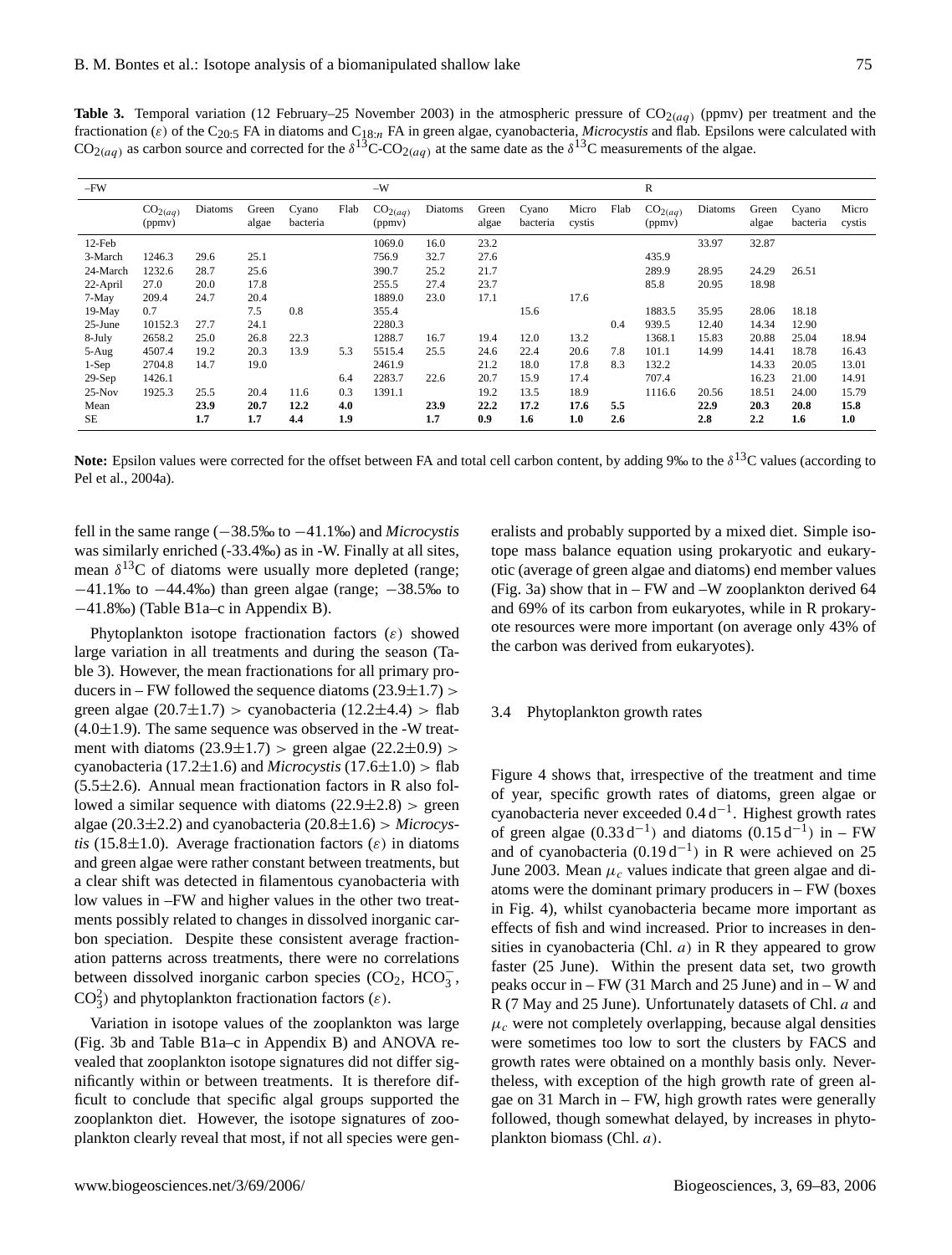

Fig. 3. Mean raw  $\delta^{13}$ C values (‰) of (a) the main primary producers and **(b)** the most abundant primary consumers in the three treatments – FW, – W and R during 2003 in Terra Nova. Dots show mean  $\delta^{13}$ C values per functional group, boxes give the 95% confidence intervals and whiskers the standard deviation. The  $\delta^{13}C$  for all organisms is based on the  $C_{18:n}$  FA, but for diatoms on the  $C_{20:5}$ FA.

**Note:** Filamentous cyanobacteria species such as *Planktothrix* and *Limnothrix* were separately analyzed from the cyanobacteria species *Microcystis*.

# **4 Discussion**

Using a combination of fluorescence-activated cell sorting (FACS) and isotope ratio mass spectrometry (Py-GC-IRMS) we have identified differences in isotopic signatures of phytoplankton groups (Fig. 3a). These differences in isotopes signatures at the base of a lacustrine pelagic food web would in principle have allowed us to obtain detailed information on algal-herbivore food web interactions and the effect of biomanipulation on these relations. However, most of the examined consumers were generalists; i.e. most zooplankton appeared to rely on both prokaryotic and eukaryotic primary producers (Fig. 3b) and there were only minor differences in zooplankton resource utilisation between treatments. Before discussing in detail the isotope results, it is instructive to evaluate the biomanipulation results in general.

4.1 The effect of biomanipulation on phytoplankton and zooplankton

The decrease in turbidity and Chl. *a* concentration as a result of the fish removal in – FW has been described in other biomanipulation studies (Gulati and Van Donk, 2002; Van Donk et al., 1994). The dominant filamentous cyanobacteria (e.g. *Planktothrix*) with a mean Chl. *a* concentration of 60  $\mu$ g  $L^{-1}$  from 2000 to 2002 (Fig. A1b in Appendix A), almost entirely disappeared from - FW in 2003 (mean annual Chl. a concentration  $26 \mu g L^{-1}$ ), but biomass was never fully replaced by green algae and diatoms. Low algal biomass in – FW can be attributed to a number of causes; (1) macrophytes may have outcompeted the algae for nutrients; (2) zooplankton, though present in low numbers, was still able to graze away the algae and (3) the algae may have settled to the bottom due to (near) absence of wind  $in - FW$  and  $- W$ . Moreover, net sedimentation losses were likely higher in – FW because resuspension of algae by fish was missing as well in this location. Large differences in cyanobacterial biomass between – W and R, may be the result of a larger wind fetch in R (Van Donk et al., 1994), leading to sediment resuspension and high turbidities, thereby promoting low light adapted cyanobacterial growth (Chorus and Bartram, 1999). Although in – FW we expected an increase in abundance of large sized grazers in response to the absence of fish (Hosper, 1993), we observed only low numbers. We can only speculate about the causes; such as reduced reproduction and growth of daphnids due to low food availability (algae) or increased predation by planktivorous fish, still present in – FW. The latter explanation is less likely, because during the entire experimental period, fish densities were kept at a low level by regular fishing. Alternatively, the sensitivity of *Daphnia* to elevated pH levels (Steiner, 2004) may have prevented this species from growing well in – FW. The bulk of zooplankton biomass in all locations consisted of small rotifers (e.g. *Keratella, Filinia, Polyarthra*) accounting for 53, 67 and 78% of the total zooplankton abundance in – FW, – W and R, respectively. Our observations on zooplankton abundances evidently show that predation by fish on invertebrates is not the only factor determining whether a lake will be clear and dominated by plants or turbid and dominated by phytoplankton (Hosper, 1993; Van Donk et al., 1994). In – FW, pelagic total phosphorous (TP) concentrations remained similar to those at the other locations, ranging from 0.05–  $0.2$  mg L<sup>-1</sup> (Table 1) (eutrophic – hypertrophic), but nevertheless clear water was achieved and macrophytes settled.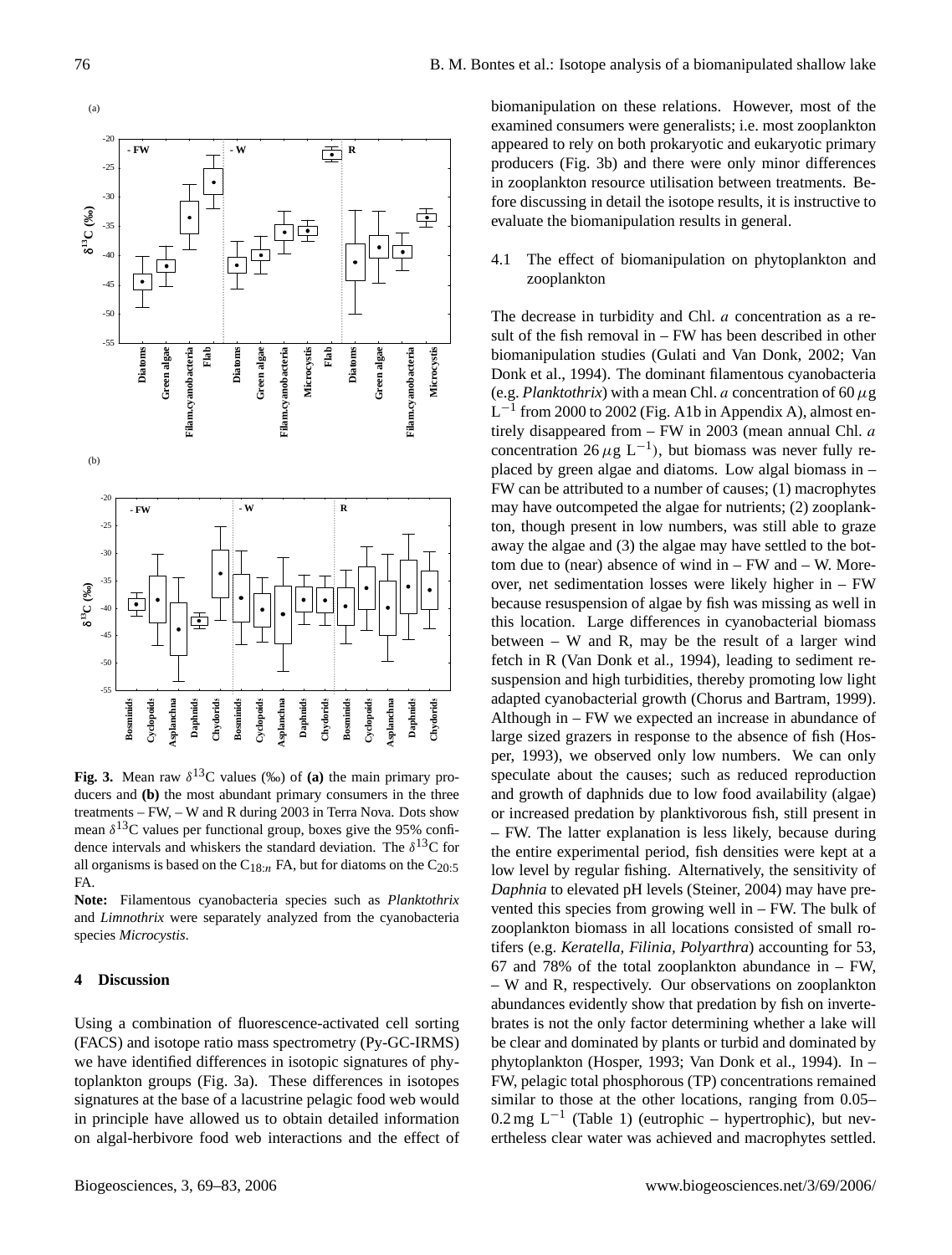

**Fig. 4.** Growth rates ( $\mu$ <sub>C</sub> d<sup>-1</sup>) and abundances of green algae, diatoms and cyanobacteria ( $\mu$ g Chl. *a* L<sup>-1</sup>). Mean growth rates ∼18 and ~24 h. after incubation are calculated as the <sup>13</sup>C incorporation into the C<sub>18:n</sub> FA of green algae (grey column) and cyanobacteria (black column) and  $C_{20:5}$  FA of diatoms (white column). Abundances of the green algae, diatoms and cyanobacteria are given by; the grey line with squares, black line with triangles and dotted line with circles, respectively. Boxes represent the average seasonal growth rate ( $\mu_C$  d<sup>-1</sup>), per algal group, per treatment.

Evidently, nutrient reduction is just one of the key factors for (the initial) restoration to fail or to succeed. Scheffer (1998), Jeppesen et al. (1997) and Søndergaard et al. (2003) also reported that at comparable nutrient levels, shallow lakes may be either clear or turbid depending on biological feedbacks in the system. Most food-web interactions involved in these biological feedbacks are poorly understood and our detailed study of carbon cycling based on stable isotopes may provide some insights.

4.2 Effect of biomanipulation on ecosystem metabolism and  $\delta^{13}C_{\text{DIC}}$ 

Fish removal in – FW resulted in enormous alterations in primary productivity and carbon cycling, raising the  $O_2$  and  $pH$  and lowering the  $CO<sub>2</sub>$  level and the biomanipulated lake shifted towards a  $CO<sub>2</sub>$  sink during some periods. Biomanipulation resulted in pH increases as high as 10.4, while in the years prior to biomanipulation pH never exceeded 9 (2000– 2002; Fig. A1a in Appendix A). This conspicuous response in pH in treatment – FW was accompanied by a large increase in  $O_2$  and a decrease in  $CO_2$ . At the same time we observed depletion (more negative  $\delta^{13}$ C values) of the inorganic carbon source (DIC), while in treatments – W and R these parameters fluctuated less. Although heterotrophy

dominated ecosystem metabolism in all three treatments for the most part of 2003, autotrophy clearly dominated during periods with high pH,  $O_2$  and low  $CO_2$  in treatment – FW (between 22 April and 25 June). Schindler et al. (1997), Cole et al. (2000) and Carpenter et al. (2001) reported similar reductions in  $CO<sub>2</sub>$  following biomanipulation although their study lakes were restocked with different species of fish or loaded with nutrients after removal of fish. Therefore, we may conclude that, also under the moderate to high TP conditions in Terra Nova, removal of fish temporarily changed the system to a net sink for atmospheric carbon, while under turbid, non-manipulated conditions the system was as a net source of carbon, consistent with observations by Cole et al. (2000).

Under high pCO<sub>2</sub>, heterotrophic conditions,  $\delta^{13}C_{\text{DIC}}$  usually becomes lighter, because respiration adds  $\delta^{13}$ C depleted DIC (Goericke et al., 1994; Bade et al., 2004), while under low  $pCO<sub>2</sub>$  conditions, as in – FW, significant increases in  $\delta^{13}$ C<sub>DIC</sub> are expected. The reasoning for the anticipated increase in  $\delta^{13}C_{\text{DIC}}$  is that during assimilation the (light)  $12<sup>12</sup>C$  isotope will be preferentially incorporated by autotrophs over the (heavy)<sup>13</sup>C isotope and as a result the remaining small pool is enriched in  $^{13}$ C. However, two periods with decreases in  $\delta^{13}$ C<sub>DIC</sub> at low pCO<sub>2</sub> were observed (Fig. 2b) and c) and we attribute these to an influx of  $CO<sub>2</sub>$  from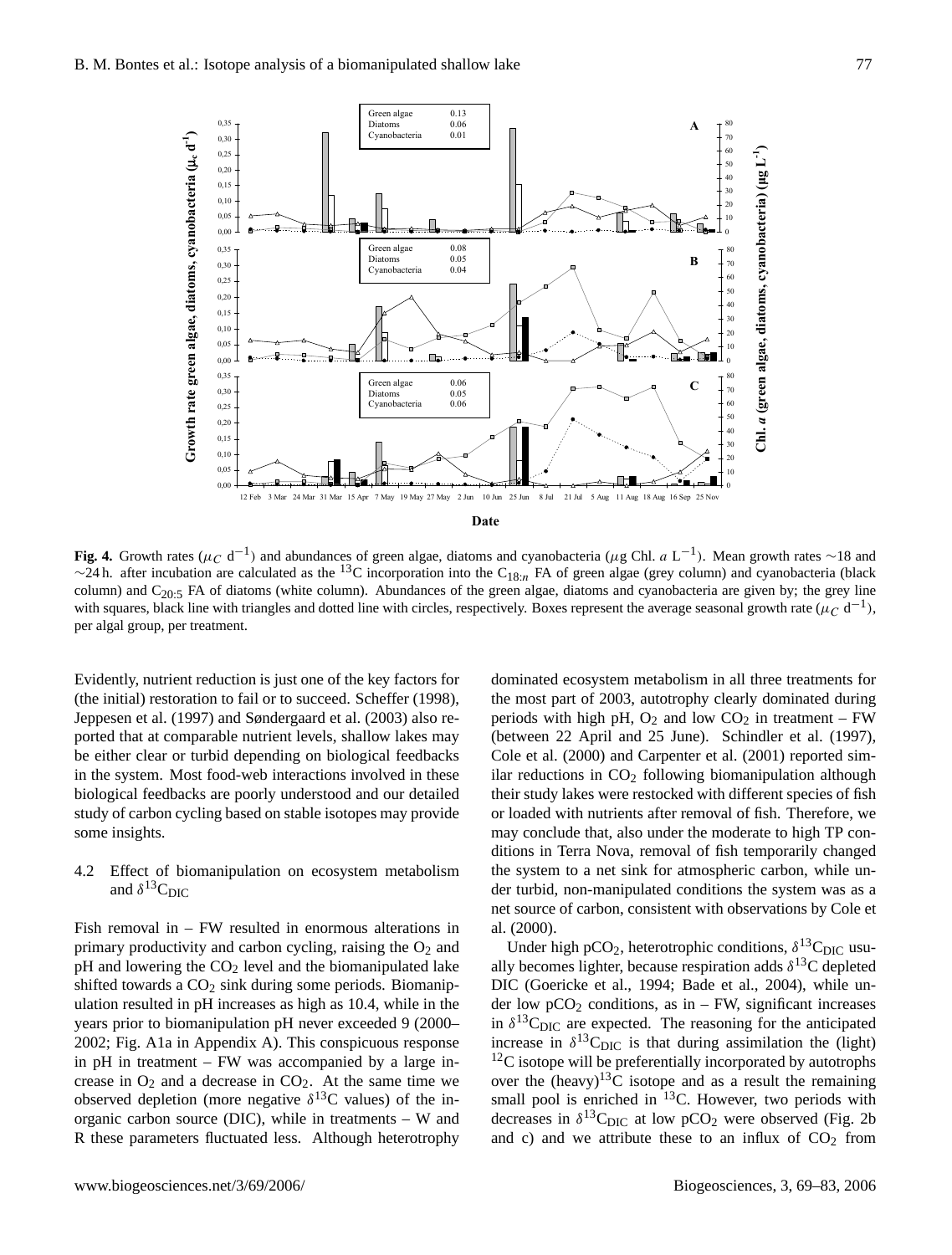the atmosphere (Herczeg and Fairbanks, 1987). The high biomass of macroalgae and perhaps macrophytes in – FW between 8 April and 25 June, led to low  $CO<sub>2</sub>$  concentrations, high pH levels and the potential for Chemically Enhanced Diffusion (CED) to take place (Bade and Cole, 2006; Wanninkhof and Knox, 1996; Herczeg and Fairbanks, 1987). During CED the reaction of atmospheric  $CO<sub>2</sub>$  with high concentrations of dissolved OH<sup>−</sup> dominated in the reaction to  $H<sub>2</sub>CO<sub>3</sub>$ . This reaction with OH<sup>-</sup> is known to have a large negative fractionation (∼−15‰) opposite to the fractionation observed during the reaction of CO<sub>2</sub> with H<sub>2</sub>O ( $\sim$ +8‰) (Craig, 1953; Peterson and Fry, 1987). In Peter Lake and other lakes found in literature sources, similar trends in negative  $\delta^{13}C_{\text{DIC}}$  values at high pH were described (Bade et al., 2004; Bade and Cole, 2006). During the second period of depletion of  $\delta^{13}C_{\text{DIC}}$  in – FW, we attribute this negative excursion to be a combined effect of CED (macrophytes cover  $\sim$ 95%) and respiration of detritus (rich in <sup>12</sup>C). Higher water temperatures during that period (range 20–22◦C) may have increased respiration (Leggett et al., 1999; Rounick and Winterbourn, 1986; Rau, 1978), while at the same time a release of biogenic methane from the sediment (range – 40 to – 60‰; Sierszen et al., 2004) may have depleted the DIC even further. Unfortunately, we have no data (increased bacterial abundance or DOC) to confirm or refute this.

# 4.3 Carbon isotopes of phytoplankton groups

The use of flow cytometric cell sorting combined with pyrolysis IRMS allowed us to detect differences between the isotopic signatures of the primary producers and different treatments (Fig. 3a). However, large temporal fluctuations complicated the overall picture and lowered the statistical significance. Flab  $\delta^{13}$ C was more enriched (positive) compared to diatoms and green algae in – FW and compared to all phytoplankton groups in – W (Fig. 3a). Diatoms were more depleted than green algae, which were in turn both more negative than cyanobacteria in – FW and –W (and *Microcystis* in –W), but not in R (Table B1a, b, and c in Appendix B). *Microcystis* in R was heavier than the other phytoplankton groups. In contrast, Pel et al. (2003) found in the neighbouring Lake Loosdrecht that cyanobacteria were far more depleted than green algae and diatoms, while Boschker et al. (2005) found that diatoms were more enriched than green algae in the upper part of the Scheldt estuary. Since phytoplankton group-specific stable isotope signatures are not yet widely available for natural populations we do not know whether the variability observed in this study and between this study, Pel et al. (2003) and Boschker et al. (2005) is a general phenomena. Recently, Finlay (2004) reported significant seasonal and spatial variability in periphyton  $\delta^{13}$ C signatures in lotic ecosystems. Such variability complicates food-web studies based on stable isotope techniques and requires new research to identify and quantify the controlling factors.

The variation in  $\delta^{13}$ C signature of the algae, may be a consequence of several factors including: the inorganic carbon species taken up ( $CO_2$ , HCO<sub>3</sub>), concentration and  $\delta^{13}$ C value of the C source, the specific growth rate (function of temperature, light, nutrients), cell geometry (cell permeability, cell size), C uptake kinetics (diffusion vs. active uptake) and the photosynthetic pathway (Laws et al., 1995; Peterson and Fry, 1987). Isotope fractionation models consider  $CO<sub>2</sub>$ as the substrate and predict a linear relationship between the ratio of growth rate  $(\mu_c)$  and carbon dioxide concentration (Laws et al., 1995). Although correlations between  $\varepsilon$  values on the one hand and  $CO_2$  (e.g. Finlay, 2004) or  $\mu_c/CO_2$ (e.g. Laws et al., 1995; Boschker et al., 2005) on the other hand have been reported, there are observations contradicting this (e.g. Laws et al., 1997; Keller and Morel, 1999). Correlation analysis of Terra Nova data (Table 3) revealed that there were no systematic relationships between  $\varepsilon$  values and  $CO<sub>2</sub>$ .

Mean epsilons for diatoms (range 22.9–23.9) and green algae (range 20.3–22.2) were rather constant and independent of treatment  $(-FW, -W \text{ or } R)$  and/or growth rate, suggesting that the algae in these groups were fixing  $CO<sub>2</sub>$ , via the expected  $C_3$  photosynthetic pathway and representing fractionation via Rubisco ( $\varepsilon \approx 25-29\%$ ; Goericke et al., 1994). The epsilon for flab (macroalgae), also based on the  $C_{18:n}$ FA, was ≈4‰. This observation of very low fractionation is consistent with studies describing "boundary-layer diffusion resistance" in sedentary or benthic organisms. Under low turbulent conditions unstirred layers, enriched in  $^{13}C$ , form around the surface cells of sedentary organisms, forcing these cells to take up proportionally more  ${}^{13}C$  than  ${}^{12}C$ (LaZerte and Szalados, 1982; Goericke et al., 1994; France and Catanneo, 1998). On the contrary, mean  $\varepsilon$  of cyanobacteria showed more variability between treatments; ranging from 12.2 to 17.2 to 20.8 from –FW to R. These differences in isotope fractionation can be related to a number of factors. First, differences in growth rates of the cyanobacteria in the different locations might have caused differences in  $\varepsilon$ . However, we would then expect fractionation to decrease as growth rate increased, while the results showed that growth rates (Fig. 4) and  $\varepsilon$  both increased from – FW  $(\mu_c \ (d^{-1})$ =0.01; 0.04 and 0.06 from – FW to R). Second, differences in  $CO<sub>2</sub>$  availability between – FW, – W and R, may have played a significant part in the variance in  $\varepsilon$  between the algal groups. While the eukaryotic algae fixed  $CO<sub>2</sub>$ via the C<sup>3</sup> pathway (Rubisco), cyanobacteria (*Microcystis*) might have additionally utilized bicarbonate via carboxylation with decreased fractionation. This fixation pathway is used by phototrophic organisms adapted to  $CO<sub>2</sub>$  limitations, such as cyanobacteria, under  $CO<sub>2</sub>$  limiting conditions (Goericke et al., 1994). And finally, the relative importance of CO<sub>2</sub> uptake and active HCO<sub>3</sub> uptake by cyanobacteria, as a consequence of the differences in  $CO<sub>2</sub>$  availability in the three different treatments (– FW, –W, R), may have determined the variance in  $\varepsilon$  of the cyanobacteria (Cassar et al.,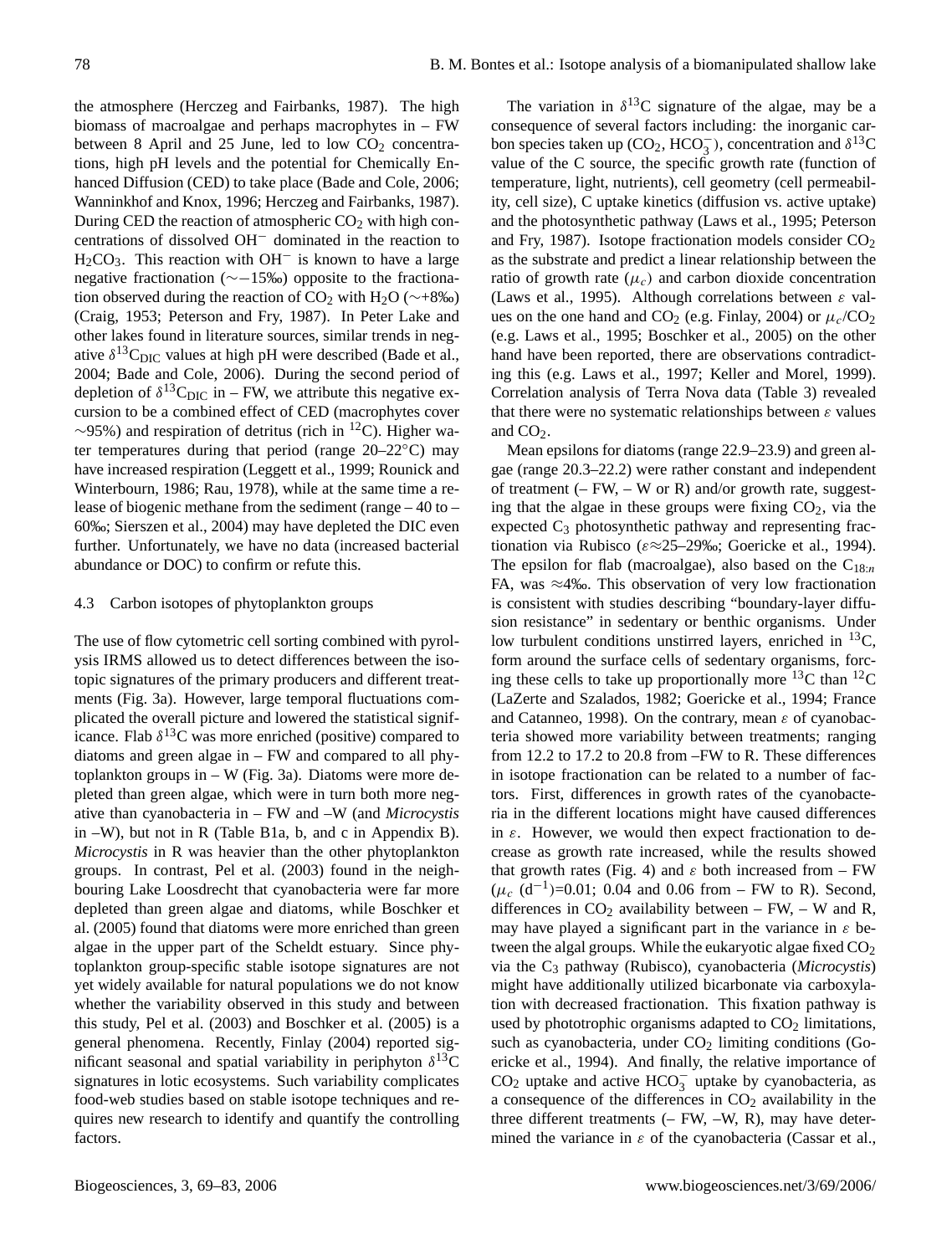2004; Keller and Morel, 1999). Assuming that the overall fractionation of cyanobacteria growing on  $CO<sub>2</sub>$  would be the same as that of green algae and diatoms (∼21‰) and following the approach of Keller and Morel (1999) and Cassar et al. (2004), we propose the relation:  $\varepsilon = 21 - 21.3*$  fa, where fa is the fraction of  $HCO_3^-$  that is actively taken up and the dependency –21.3 comes from Eq. (8) of Cassar et al. (2004). If fa = 0, there is no active bicarbonate uptake and  $\varepsilon$ =21 due to passive  $CO<sub>2</sub>$  uptake (like for diatoms and green algae). If fa>0 then some bicarbonate is taken up actively. On the basis of this relationship we estimate that cyanobacteria actively took up  $\sim$ 50% in – FW,  $\sim$ 25% in – W and nothing in R. This  $CO<sub>2</sub>$  availability dependence is rather uncertain, because it is based on marine phytoplankton (*Phaedactylum tricornutum*), and adopting another value (e.g. −10 rather −21.3) would change the actual estimate of active uptake, but not our conclusion that active uptake of bicarbonate by cyanobacteria under low  $pCO<sub>2</sub>$  may explain our results.

# 4.4 Carbon isotopes of zooplankton

One of our aims was to determine whether fish removal would shift food preferences in zooplankton species. However variability in isotope signatures of zooplankton as well as phytoplankton was rather high, complicating the use of  $\delta^{13}$ C to resolve consumer diet sources, and therefore we mainly focussed on understanding the variation in the  $\delta^{13}$ C of the sources. Nonetheless some conclusions can be drawn from the consumer isotope results; except the enriched  $\delta^{13}$ C of *Chydorus* and depleted δ <sup>13</sup>C of *Asplanchna* in – FW, most consumers seemed generalists and isotope signatures largely overlapped between species and treatments. However, simple mass balance calculations indicate that zooplankton preferred eukaryotes over cyanobacteria in the lakes – FW and – W (64 and 69% of its carbon came from eukaryotes), while in the reference area cyanobacteria accounted for more than 50% of the isotope signature of the zooplankton. In  $-$  FW, green algae grew faster than diatoms, which grew faster than cyanobacteria. Since this is not reflected in the biomass of the algal groups (Fig. 4), we attribute this to preferential grazing on green algae and small diatoms. The observed preference for eukaryotic algae by zooplankton is consistent with that reported by Pel et al. (2003). In Lake Loosdrecht they found that zooplankton largely relied on eukaryotic algae despite the abundance of cyanobacterial-derived carbon. Gulati and deMott (1997) also showed that diatoms and phytoflagellates formed high-quality food sources for various zooplankton. The relative enriched δ <sup>13</sup>C of *Chydorus* sp. might imply that this species may have grazed upon cyanobacteria, as did *Euchlanis* in Lake Loosdrecht (Pel et al., 2003). Alternatively, considering its semi-benthic habitat, *Chydorus* may have fed on an enriched food source near the bottom (benthic algae or epiphyton). The depleted  $\delta^{13}$ C value of the large rotifer *Asplanchna*, in – FW, might reflect a preference for the depleted green algae and diatoms, consistent with data on *As-* *planchna* and *Brachionus* in Pel et al. (2003). Alternatively, the depleted values of *Asplanchna* may be related to their exploitation of another food source such as  $\mu$ -algae (Pel et al., 2003), for which we do not have isotope data. However, considering the stable isotopic values and the abundance of algae, rotifers and copepods, we hypothesize that these very abundant small  $(\mu)$  green algae may have formed an important food source for the small rotifers (e.g. *Brachionus*), which were subsequently preyed upon by the *Asplanchna* or copepods.

Although our study provides an unprecedented level of detail in the isotopic signatures of the primary producers, the food web structure became not completely clear. This is due to a number of factors, (1) the wide range and variability of primary producers  $\delta^{13}$ C values lowered the resolution, (2) multiple food substrates were consumed (omnivory) indicating that the food web was not structured in a linear fashion and generalist consumers prevailed (Kerner et al., 2004) and (3) some important food sources such as  $\mu$ -algae and heterotrophic bacteria have been overlooked.

#### **5 Summary and conclusions**

Biomanipulation of the shallow Terra Nova followed the expectations with respect to increases of transparency, macrophyte settlement and decreases in abundance of phytoplankton, but zooplankton numbers did not increase. Fish removal led, at least during late spring/early summer, to increased primary productivity which in turn caused low  $CO<sub>2</sub>$ , high  $O<sub>2</sub>$ concentrations and anomalous negative  $\delta^{13}C_{\text{DIC}}$  values due to chemical enhancement of  $CO<sub>2</sub>$ diffusion at high pH levels. This seems a more general phenomenon at high levels of primary productivity, as it has been observed in the biomanipulated Peter Lake as well (Bade et al., 2004). Removal of fish resulted in enhanced growth of green algae and diatoms at the expense of cyanobacteria. Large variations in isotope values within and between the plankton species made it difficult to draw strong conclusions, but from differences in  $CO<sub>2</sub>$ concentrations and mean fractionation data of the different primary producers in the three treatments it appeared that at least in – FW and – W, green algae and diatoms fixed  $CO<sub>2</sub>$ , while cyanobacteria might take up HCO<sub>3</sub>. Finally, although detailed isotopic values for phytoplankton and zooplankton were obtained by combining FACS and IRMS (Appendix B), this was not sufficient to identify which primary producers were fuelling the primary consumers. Zooplankton, except *Asplanchna*, appeared all generalists in Lake Terra Nova. To more thoroughly unravel relations in the lower part of food webs we suggest the use of additional analytical tools, for instance additional isotopes such as  ${}^{15}N$  (Veuger et al., 2005) or a combination of tracer experiments with numerical models (Pace et al., 2004; Van den Meersche et al., 2004).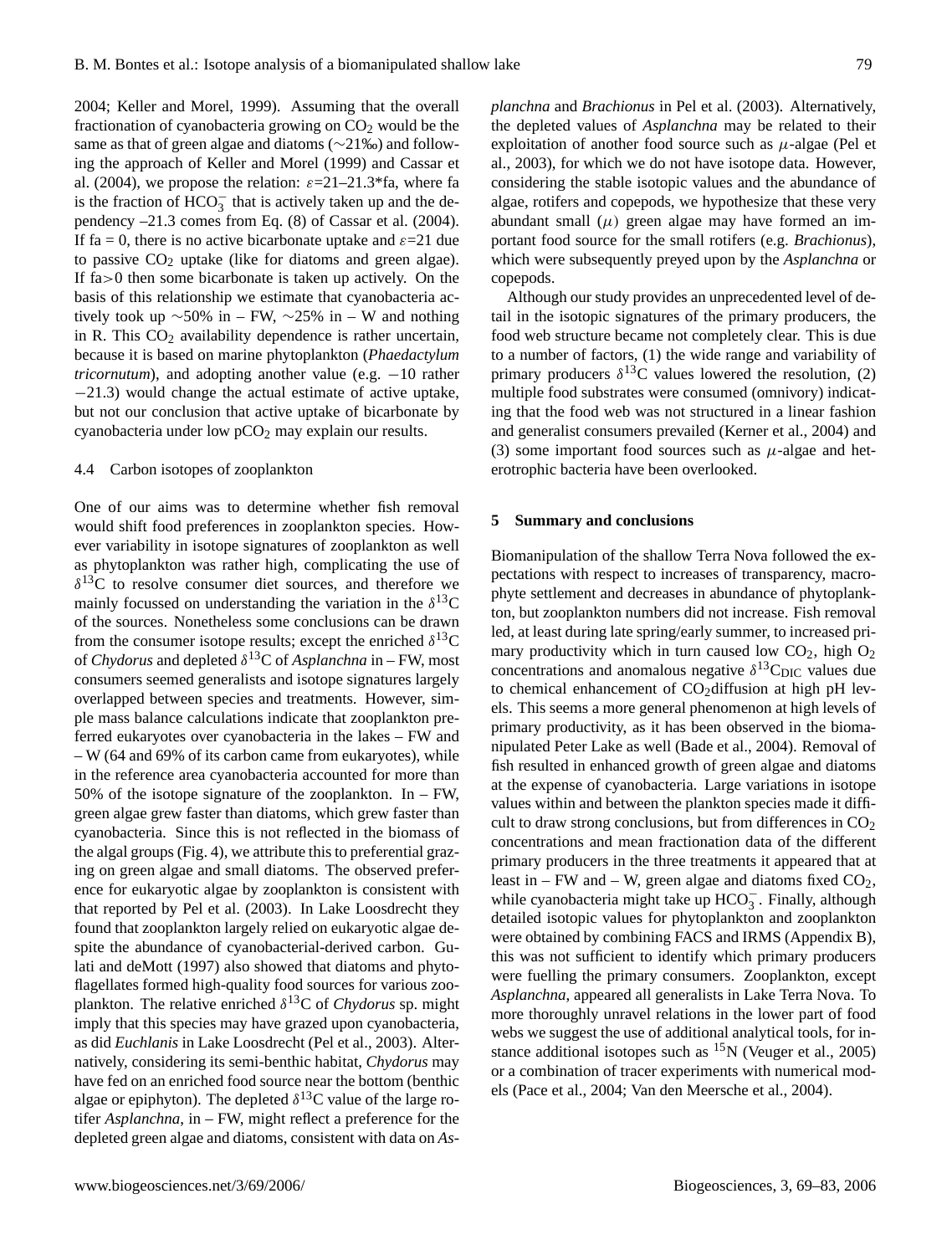#### **Appendix A** of diatoms (triangles) and cyanobacteria (squares) (c) densities of rotifications of rotifications (squares; scaled on the right y-axis), scaled on the right y-axis), scaled on the right y-axis),  $\alpha$



**Fig. A1.** Abiotic and biotic parameters measured in the reference area (R) of Terra Nova, 3 years prior to biomanipulation **(a)** pH (squares), HCO<sub>3</sub> (circles) and CO<sub>3</sub> (triangles) concentrations ( $\mu$ mol L<sup>-1</sup>); **(b)** Chl. a ( $\mu$ g L<sup>-1</sup>) (crosses) and concentrations (10<sup>3</sup> cells L<sup>-1</sup>) of diatoms (circles), green algae (triangles) and cyanobacteria (squares) **(c)** densities of rotifers (squares; scaled on the right y-axis), nauplii larvae (crosses), copepods (circles) and crustaceans (diamonds) scaled on the left y-axis (ind.  $L^{-1}$ ).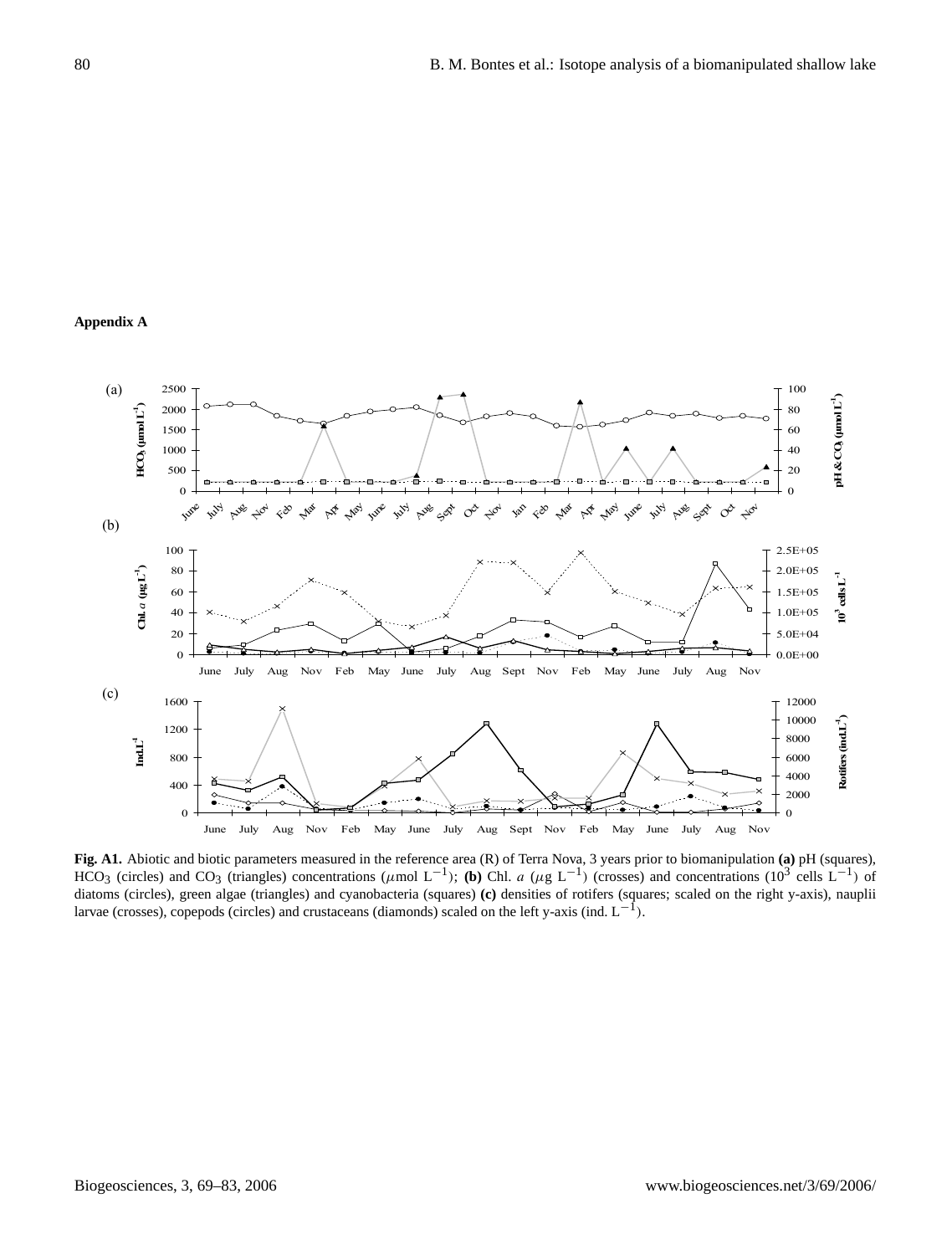# **Appendix B**

| Date              | Diatoms | Green-<br>algae | Cyano-<br>bacteria | Micro-<br>cystis | Flab    | Bosmina | Cyclopoids | Asplanchna | Daphnids | Chydorids | CO <sub>2</sub><br>(aq) | DIC     |
|-------------------|---------|-----------------|--------------------|------------------|---------|---------|------------|------------|----------|-----------|-------------------------|---------|
| 12-Feb            |         |                 |                    |                  |         |         | $-47.2$    | $-48.3$    |          |           | $-9.9$                  | $-1.3$  |
| 3-March           | $-47.7$ | $-43.1$         |                    |                  |         | $-39.8$ | $-38.4$    |            |          |           | $-9.0$                  | $-0.3$  |
| 24-March          | $-45.8$ | $-42.7$         |                    |                  |         |         |            |            | $-41.8$  |           | $-8.1$                  | 0.1     |
| 22-April          | $-42.4$ | $-40.2$         |                    |                  |         | $-37.7$ |            | $-38.0$    |          | $-34.6$   | $-13.4$                 | $-4.7$  |
| 7-May             | $-48.7$ | $-44.4$         |                    |                  |         |         |            |            |          |           | $-14.9$                 | $-6.2$  |
| 19-May            |         | $-33.3$         | $-26.6$            |                  |         |         | $-33.8$    |            |          |           | $-16.8$                 | $-9.0$  |
| $2-J$ une         |         |                 |                    |                  | $-30.9$ |         | $-39.5$    |            |          | $-27.9$   | $-22.6$                 | $-14.8$ |
| 25-June           | $-48.8$ | $-45.2$         |                    |                  |         |         | $-38.7$    | $-40.6$    |          | $-38.5$   | $-12.0$                 | $-6.7$  |
| 8-July            | $-42.8$ | $-44.6$         | $-40.1$            |                  |         |         | $-36.3$    | $-43.1$    | $-42.9$  |           | $-8.8$                  | $-0.9$  |
| $5-Aug$           | $-38.0$ | $-39.2$         | $-32.8$            |                  | $-24.2$ | $-40.0$ | $-40.9$    |            |          |           | $-9.8$                  | $-2.6$  |
| $1-Sep$           | $-38.0$ | $-42.3$         |                    |                  |         |         | $-40.5$    |            |          | $-34.0$   | $-14.3$                 | $-6.6$  |
| $29-Sep$          |         |                 |                    |                  | $-31.5$ |         | $-31.6$    |            |          |           | $-16.0$                 | $-8.2$  |
| $25-Nov$          | $-47.9$ | $-42.8$         | $-34.1$            |                  | $-22.7$ | $-39.8$ | $-37.9$    | $-49.1$    |          |           | $-13.4$                 | $-5.7$  |
| Mean              | $-44.4$ | $-41.8$         | $-33.4$            |                  | $-27.3$ | $-39.3$ | $-38.5$    | $-43.8$    | $-42.3$  | $-33.7$   | $-13.0$                 | $-5.1$  |
| <b>SE</b>         | 1.4     | 1.1             | 2.8                |                  | 3.8     | 0.5     | 1.3        | 2.2        | 0.5      | 2.2       | 1.1                     | 1.2     |
| (b)               |         |                 |                    |                  |         |         |            |            |          |           |                         |         |
| Date              | Diatoms | Green<br>algae  | Cyano<br>bacteria  | Micro-<br>cystis | Flab    | Bosmina | Cyclopoids | Asplanchna | Daphnids | Chydorids | CO <sub>2</sub><br>(aq) | DIC     |
| 12-Feb            | $-35.1$ | $-42.3$         |                    |                  |         | $-42.2$ | $-46.9$    | $-43.6$    |          |           | $-10.1$                 | $-1.5$  |
| 3-March           | $-47.7$ | $-42.6$         |                    |                  |         | $-39.5$ | $-40.4$    | $-35.8$    |          |           | $-6.0$                  | 2.8     |
| 24-March          | $-39.5$ | $-36.0$         |                    |                  |         | $-33.1$ |            | $-48.9$    | $-38.5$  |           | $-5.3$                  | 3.4     |
| 22-April          | $-44.1$ | $-40.4$         |                    |                  |         | $-34.2$ |            | $-35.0$    |          | $-35.6$   | $-7.6$                  | 1.1     |
| 7-May             | $-40.7$ | $-34.9$         |                    | $-35.4$          |         |         |            |            |          |           | $-8.8$                  | $-0.7$  |
| 19-May            |         |                 | $-35.8$            |                  |         |         | $-38.2$    | $-36.8$    |          |           | $-11.3$                 | $-2.5$  |
| $2-June$          |         |                 |                    |                  | $-21.5$ | $-36.3$ | $-36.1$    |            | $-35.3$  | $-36.7$   | $-12.1$                 | $-3.4$  |
| 25-June           | $-37.8$ | $-40.5$         | $-33.0$            | $-34.2$          |         |         |            | $-40.9$    | $-39.2$  |           | $-12.1$                 | $-4.1$  |
| 8-July            | $-40.2$ | $-39.3$         | $-37.1$            | $-35.3$          | $-22.5$ |         | $-39.3$    | $-37.2$    |          | $-37.9$   | $-5.7$                  | 2.7     |
| 5-Aug             |         | $-36.9$         | $-33.7$            | $-33.5$          | $-24.0$ |         | $-40.9$    | $-44.2$    |          | $-39.6$   | $-6.7$                  | 0.3     |
| $1-Sep$           | $-42.6$ | $-40.7$         | $-35.9$            | $-37.4$          |         |         | $-39.4$    |            | $-40.8$  | $-39.8$   | $-11.0$                 | $-3.1$  |
| $29-Sep$          |         | $-38.6$         | $-32.9$            | $-38.3$          |         |         | $-42.5$    |            |          |           | $-10.4$                 | $-2.7$  |
| $25-Nov$          | $-46.5$ | $-46.4$         | $-43.4$            |                  |         | $-43.6$ | $-39.3$    | $-47.8$    |          | $-41.8$   | $-11.7$                 | $-3.6$  |
| Mean              | $-41.6$ | $-39.9$         | $-36.0$            | $-35.7$          | $-22.7$ | $-38.1$ | $-40.3$    | $-41.1$    | $-38.5$  | $-38.6$   | $-9.1$                  | $-0.9$  |
| SE                | 1.4     | 1.0             | 1.4                | 0.8              | 0.7     | 1.8     | 1.0        | 1.8        | 1.1      | 0.9       | 0.7                     | 0.7     |
| (c)               |         |                 |                    |                  |         |         |            |            |          |           |                         |         |
| Date              | Diatoms | Green           | Cyano              | Micro-           | Flab    | Bosmina | Cyclopoids | Asplanchna | Daphnids | Chydorids | CO <sub>2</sub>         | DIC     |
|                   |         | algae           | bacteria           | cystis           |         |         |            |            |          |           | (aq)                    |         |
|                   |         |                 |                    |                  |         |         |            |            |          |           |                         |         |
| 12-Feb<br>3-March | $-50.1$ | $-49.0$         |                    |                  |         | $-46.4$ |            |            |          |           | $-7.1$                  | 1.5     |
| 24-March          | $-46.7$ | $-42.1$         | $-44.3$            |                  |         | $-39.7$ | $-36.6$    | $-42.3$    |          |           | $-8.8$                  | $-0.1$  |
| 22-April          | $-38.7$ | $-36.7$         |                    |                  |         | $-35.2$ | $-34.4$    | $-32.2$    | $-31.1$  | $-33.2$   | $-8.7$                  | 0.1     |
| 7-May             | $-56.4$ | $-48.5$         | $-38.6$            |                  |         |         | $-43.5$    | $-47.9$    | $-40.9$  | $-43.7$   | $-11.4$                 | $-3.1$  |
| $19-May$          |         |                 |                    | $-33.5$          |         | $-38.6$ | $-36.9$    |            | $-36.5$  | $-32.0$   | $-13.2$                 | $-4.5$  |
| 2-June            | $-34.0$ | $-36.0$         | $-34.5$            |                  |         |         |            | $-40.6$    |          | $-36.5$   | $-12.6$                 | $-4.1$  |
| 25-June           | $-33.3$ | $-38.4$         | $-42.5$            | $-36.4$          |         | $-39.5$ | $-32.6$    | $-38.1$    |          | $-36.2$   | $-8.5$                  | $-0.1$  |
| 8-July            | $-32.0$ | $-31.5$         | $-35.8$            | $-33.5$          |         |         | $-31.1$    |            |          | $-34.6$   | $-8.1$                  | 0.7     |
| $5-Aug$           |         | $-32.9$         | $-38.7$            | $-31.6$          |         |         |            |            |          | $-36.5$   | $-9.6$                  | $-0.8$  |
| $1-Sep$           |         | $-34.2$         | $-39.0$            | $-32.9$          |         | $-38.0$ | $-37.1$    | $-36.7$    |          | $-38.0$   | $-9.0$                  | $-0.4$  |

29-Sep −37.6 −35.5 −41.0 −32.8 −40.5 −39.1 −41.8 −40.3 −8.0 0.4 25-Nov −46.7 −42.1 −44.3 −39.7 −36.6 −42.3 −8.8 −0.1 Mean −**41.1** −**38.5** −**39.3** −**33.4** −**39.7** −**36.4** −**39.9** −**36.2** −**36.8** −**9.5** −**0.9** SE 3.1 1.9 1.1 0.7 1.3 1.4 1.9 2.8 1.2 0.6 0.6

**Table B1.** Temporal variation in the raw  $\delta^{13}C$  values (‰) of the C<sub>18:n</sub> FA value for green algae, cyanobacteria (*Microcystis*), flab and all assessed zooplankton species and the C<sub>20:5</sub> FA for diatoms in **(a)** – FW **(b)** – W and **(c)** R and the  $\delta^{13}C$  of the CO<sub>2(aq)</sub> source.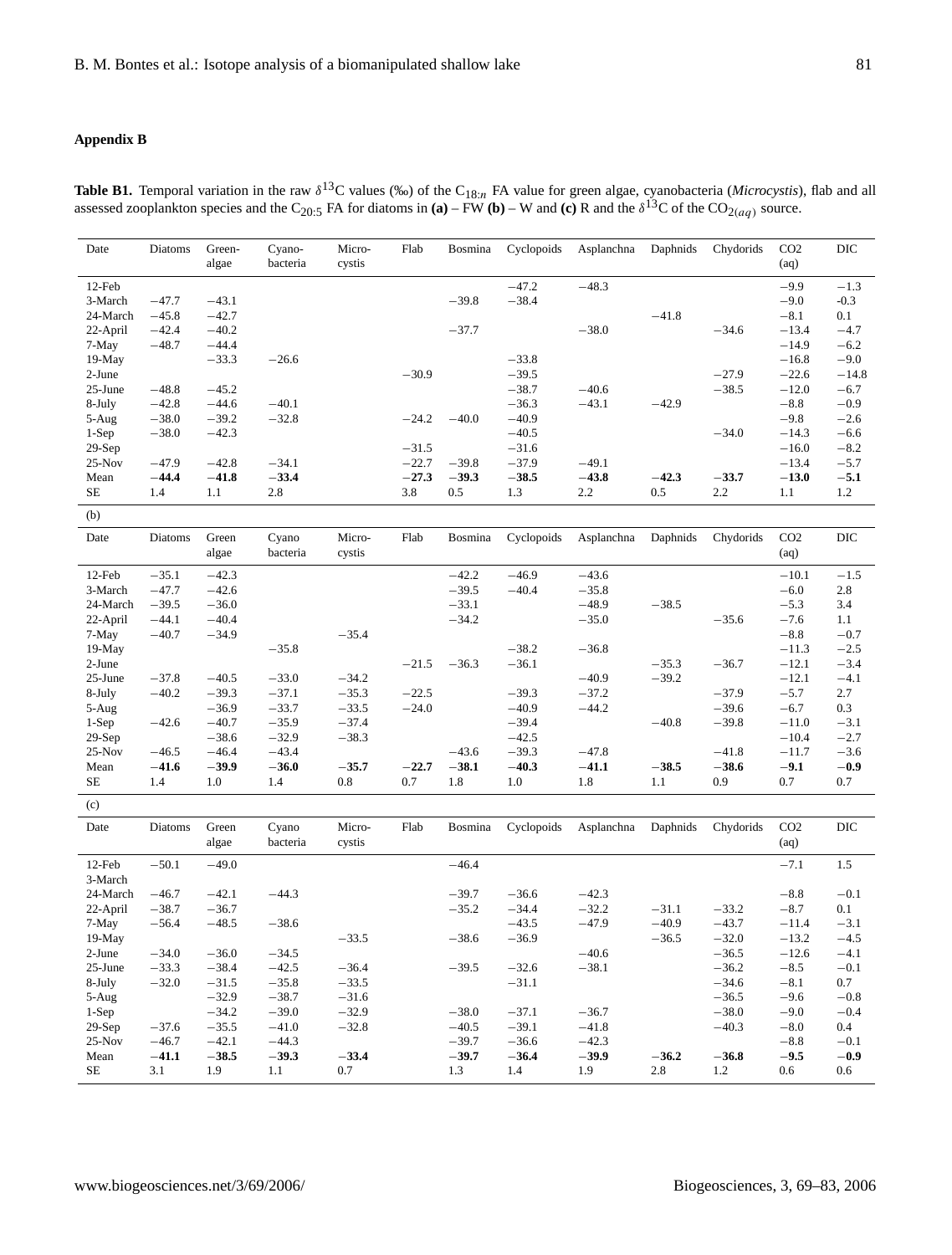*Acknowledgements.* We thank G. ter Heerdt of the Municipal Waterworks of Amsterdam for providing additional data and inviting us to participate in the experimental setup. A. Bak, G. Bonhoff, V. Correa de la Torre are thanked for sampling and H. Hoogveld and K. Siewertsen for providing flow cytometer and zooplankton data. This publication is a contribution to OBN – Restoration and Management of Dutch Peat lakes, financed by the Ministry of Agriculture, Nature and Fisheries in the Netherlands; a collaboration between the Universities of Nijmegen and Utrecht and the Centre for Limnology of the Netherlands Institute of Ecology. This is publication 3764 of the Netherlands Institute of Ecology (NIOO-KNAW).

Edited by: T. J. Battin

#### **References**

- Bade, D. L., Carpenter, S. R., Cole, J. J., Hanson, P. C., and Hesslein, R. H.: Controls of  $\delta^{13}$ C-DIC in lakes: Geochemistry, Lake metabolism and Morphometry, Limnol. Oceanogr., 49, 1160–1172, 2004.
- Bade, D. L. and Cole, J. J.: Impact of chemically enhanced diffusion on dissolved inorganic carbon stable isotopes in a fertilized lake, J. Geophys. Res.-Oceans, 111, art. no. C01014, doi:10.1029/2004JC002684, 2006.
- Baird, M. E., Emsley, S. M., and McGlade, J. M.: Using a phytoplankton growth model to predict the fractionation of stable carbon isotopes, J. Plankton Res., 23, 841–848, 2001.
- Blokker, P., Pel, R., Akoto, L., Brinkman, U. A., and Vreuls, J. J.: At-line gas chromatographic-mass spectrometric analysis of FA profiles of green micro-algae using a direct thermal desorption interface, J. Chromatogr., 959, 191–201, 2002.
- Boschker, H. T. S. and Middelburg, J. J.: Stable isotopes and biomarkers in microbial ecology, FEMS Microbiol. Ecol., 40, 85–95, 2002.
- Boschker, H. T. S., Kromkamp, J. C., and Middelburg, J. J.: Biomarker and carbon isotopic constraints on bacterial and algal community structure and functioning in a turbid, tidal estuary, Limnol. Oceanogr., 50, 70–80, 2005.
- Carpenter, S. R., Cole, J. J., Hodgson, J. R., Kitchell, J. F., Pace, M. L., Bade, D., Cottingham, K. L., Houser, J. N., and Schindler, D. E.: Trophic cascades, nutrients, and lake productivity: wholelake experiments, Ecol. Monogr., 71, 163–186, 2001.
- Cassar, N., Laws, E. A., Bidigare, R. R., and Popp, B. N.: Bicarbonate uptake by Southern Ocean phytoplankton, Global Biogeochem. Cycles, 18, art. no. GB2003, 2004.
- Chorus, I. and Bartram, J.: Cyanobacteria in the environment; organization, function and behaviour In Toxic cyanobacteria in water, WHO, England, 1999.
- Cole, J. J., Pace, M. L., Carpenter, S. R., and Kitchell, J. F.: Persistence of net heterotrophy in lakes during nutrient addition and food web manipulations, Limnol. Oceanogr., 45, 1718–1730, 2000.
- Craig, H.: The geochemistry of the stable carbon isotopes, Geochim. Cosmochim. Acta, 3, 53–92, 1953.
- Finlay, J. C.: Patterns and controls of lotic algal stable carbon isotope ratios. Limnol. Oceanogr., 49, 850–861, 2004.
- France, R. and Cattaneo, A.:  $\delta^{13}$ C variability of benthic algae: effects of water colour via modulation by stream current. Freshwa-

ter Biol., 39, 617–622, 1998.

- Freeman, K. H. and Hayes, J. M.: Fractionation of carbon isotopes by phytoplankton and estimates of ancient  $CO<sub>2</sub>$  levels, Global Biogeochem. Cycles, 6, 185–198, 1992.
- Goericke, R., Montoya, J. P., and Fry, B.: Physiology of isotopic fractionation in algae and cyanobacteria, pp. 187–221, in: Stable isotopes in ecology, edited by: Lajitha, K. and Michener, B., Blackwell Sci. Publ. Inc., Cambridge, 1994.
- Gons, H. J., Burger-Wiersma, T., Otten, J. H., and Rijkeboer, M.: Coupling of phytoplankton and detritus in a shallow, eutrophic lake (Lake Loosdrecht, The Netherlands), Hydrobiologia, 233, 51–59, 1992b.
- Gulati, R. D. and DeMott, W. R.: The role of food quality for zooplankton: remarks on the state-of-the-art, perspectives and priorities, Freshwater Biol., 38, 753–768, 1997.
- Gulati, R. D. and van Donk, E.: Lakes in the Netherlands, their origin, eutrophication and restoration: state-of-the-art review, Hydrobiologia, 478, 73–106, 2002.
- Herczeg, A. L. and Fairbanks, R. G.: Anomalous carbon isotope fractionation between atmospheric  $CO<sub>2</sub>$  and dissolved inorganic carbon induced by intense photosynthesis, Geochim. Cosmochim. Acta, 51, 895–899, 1987.
- Hosper, H. and Meijer, M.: Biomanipulation, will it work for your lake? A simple test for the assessment of chances for clear water, following drastic fish-stock reduction in shallow, eutrophic lakes, Ecol. Eng., 2, 63–72, 1993.
- Jeppesen, E., Jensen, J. P., Søndergaard, M., Lauridsen, T., Pedersen, L. J., and Jensen, L.: Top-down control in freshwater lakes, the role of nutrient state, submerged macrophytes and water depth, Hydrobiologia, 342/343, 151–164, 1997.
- Keller, K. and Morel, F. M. M.: A model of carbon isotopic fractionation and active carbon uptake in phytoplankton, Mar. Ecol. Prog. Ser., 182, 295–298, 1999.
- Keough, J. E., Sierzen, M., and Hagley, C.: Analysis of a Lake Superior coastal food web with stable isotopes, Limnol. Oceanogr., 41, 136–146, 1996.
- Kerner, M., Ertl, S., and Spitzy, A.: Trophic diversity within the planktonic food web of the Elbe Estuary determined on isolated individual species by  ${}^{13}C$  analysis, J. Plankton Res., 26, 1039– 1048, 2004.
- Kling, G. W., Fry, B., and O'Brien, W. J.: Stable isotopes and planktonic trophic structure in arctic lakes, Ecology, 73, 561– 566, 1992.
- Kott, P.: Modified whirling apparatus for sub sampling of plankton, Aust. J. Mar. Freshwater Res., 4, 387–393, 1953.
- Laws, E. A., Popp, B. N., Bidigare, R. R., Kennicutt, M. C., and Macko, S. A.: Dependence of phytoplankton carbon isotopic composition on growth rate and  $[CO<sub>2</sub>)$ aq]: Theoretical considerations and experimental results, Geochim. Cosmochim. Acta, 59, 1131–1138, 1995.
- Laws, E. A., Bidigare, R. R., and Popp, B. N.: Effect of growth rate and  $CO<sub>2</sub>$  concentration on carbon isotopic fractionation by the marine diatom *Phaeodactylum tricornutu*, Limnol. Oceanogr., 42, 1552–1560, 1997.
- LaZerte, B. D. and Szalados, J. E.: Stable carbon isotope of submerged freshwater macrophytes, Limnol. Oceanogr., 27, 413– 418, 1982.
- Leggett, M. F., Servos, M. R., Hesslein, R., Johannsson, O., Miljard, E. S., and Dixon, D. G.: Biogeochemical influences on the car-